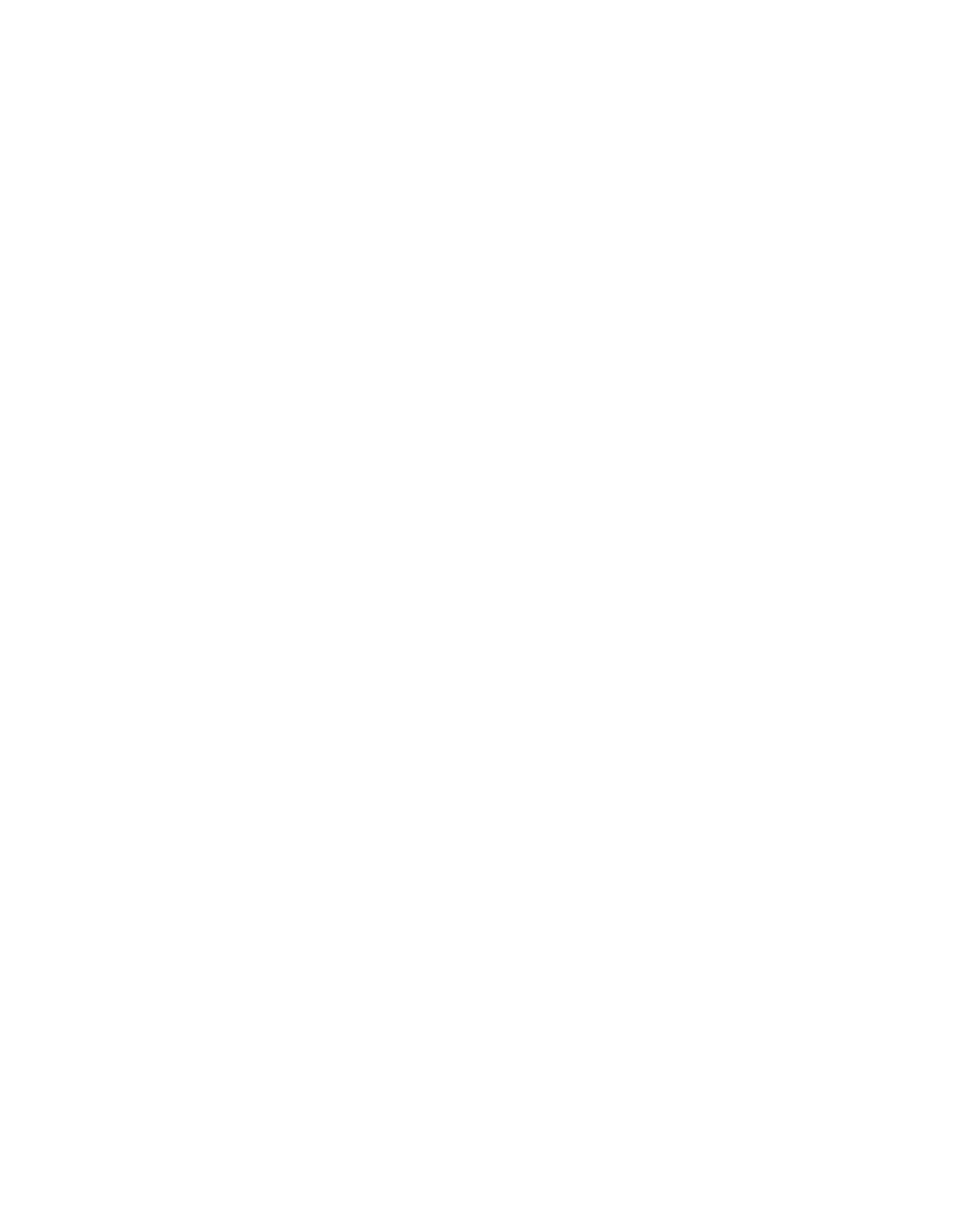# **Commonwealth of Kentucky**

## **Model Protocol**

**for** 

## **Local Multidisciplinary Teams**

**on** 

## **Child Sexual Abuse**

#### **Adopted by the**

### **Kentucky Multidisciplinary**

#### **Commission on Child Sexual Abuse**

**pursuant to KRS 431.660(1)(a)**

#### **July 14, 2015**

#### Contributors:

Department of Juvenile and Family Services *Representing the Administrative Office of the Courts Representing the Office of the Attorney General* 

Kentucky Department of Education 30th Judicial Circuit *Representing the Department of Education Representing Commonwealth's Attorneys*

Patricia Crone, Clinical Facilitator **Debbie DeMers, Attendance Specialist/Social Worker** The Rising Center<br>Representing Behavioral/Mental Health Practitioners<br>Representing Education Professionals *Representing Behavioral/Mental Health Practitioners Representing Education Professionals*

Mary E. Foley, Executive Director **Constant Attorney Ceneral**<br>Merryman House Domestic Violence Crisis Center **Metana Active Office of Victims Advocacy** Merryman House Domestic Violence Crisis Center<br>Representing Victims

Northern Kentucky Children's Advocacy Centers *Representing Children's Advocacy Centers Representing Investigative Officers*

Kalon Bagby Moody, Internal Policy Analyst Manuscull Major Curtis O'Bannon Child Safety Branch<br>Representing the Department for Community Based Services Representing Kentucky State Police *Representing the Department for Community Based Services Representing Kentucky State Police*

Christie Penn, BHDID Administrator Julie Snawder, Family Services Office Supervisor Department for Behavioral Health, Developmental<br>and Intellectual Disabilities *Representing the Department for Behavioral Health*

Troy Bell, Family Services Administrator **Hon. Lyn Lee Bruckner, Assistant Attorney General**<br>
Department of Juvenile and Family Services **Honel Propensis Contains Attorney General** 

Sherri Clusky, Education Academic Program Consultant Hon. Carol Cobb, Assistant Commonwealth's Attorney

**Representing the Office of the Attorney General** 

Vickie Henderson, Executive Director **Ditember 2018** Det. James A. Jeffries, Lexington Police Department<br>Northern Kentucky Children's Advocacy Centers **Discussed States** Special Victims - Crimes Against Children Unit

**Representing Child Protective Services** 

#### *Special Consultants:*

Alicia Miller, Family Services Office Supervisor **Phyllis Millspaugh, Program Administrator** Phyllis Millspaugh, Program Administrator<br>Pamily Violence Prevention Branch Family Violence Prevention Branch<br>Department for Community Based Services

Robin K. Mohon, Victim Advocate<br>
Office of Victims Advocacy<br>
Office of Victims Advocacy<br>
Attucky Association of Children's Advoca Kentucky Association of Children's Advocacy Centers

Department for Community Based Services

Office of the Attorney General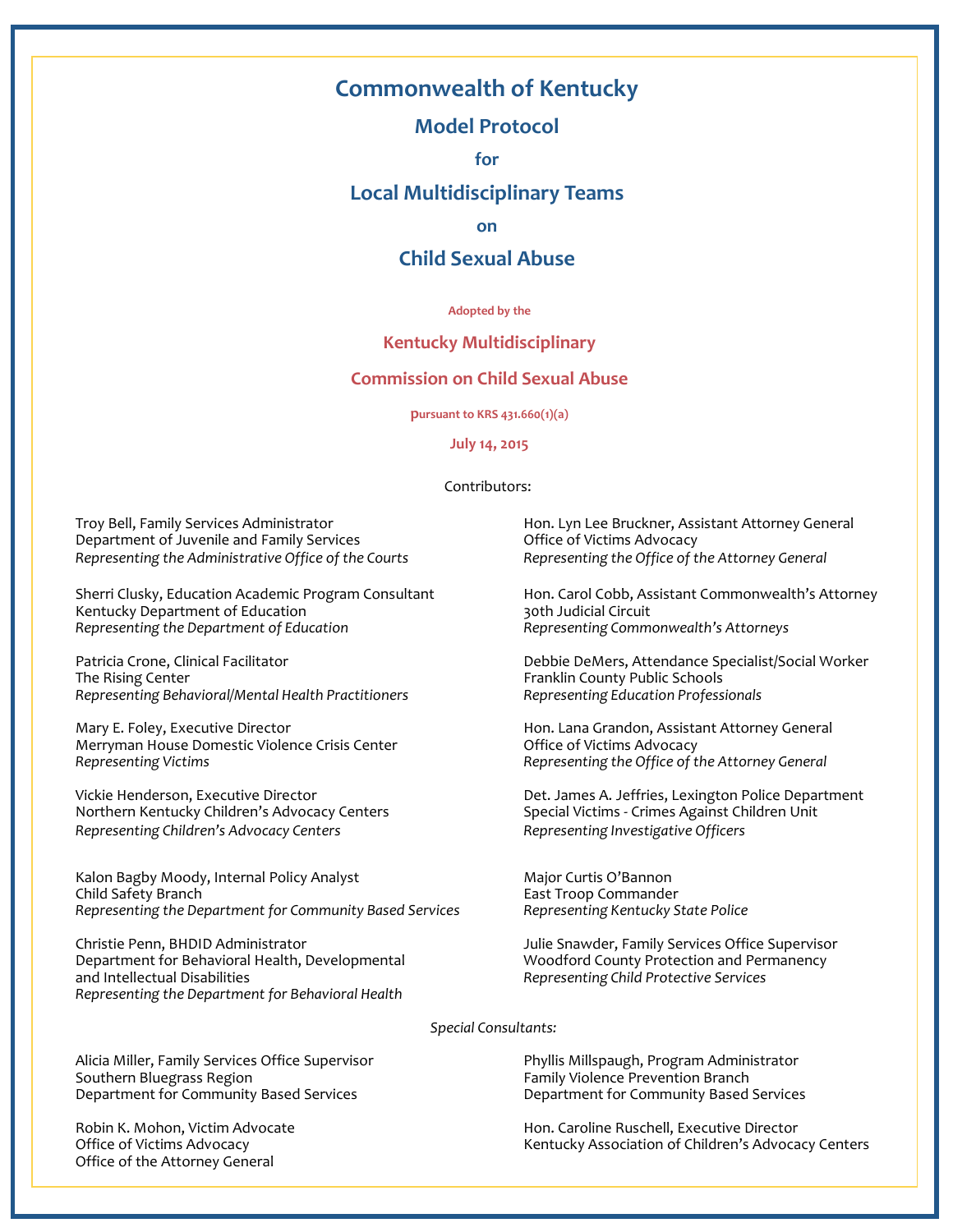## **PURPOSE OF A MODEL PROTOCOL FOR MULTIDISCIPLINARY TEAMS**

The document that follows is intended to serve as a "model" or "best practice" standard for communities to use in drafting a protocol and building their own multidisciplinary team. Use of the term "model" is not intended to imply that every community's final protocol should exactly mirror the recommendations on the following pages.

In addition to the model protocol below, the Kentucky Multidisciplinary Commission on Child Sexual Abuse ("the Commission") has developed a template to be used by each team in Kentucky. The model protocol template outlines the language that is required for each multidisciplinary team. A team may choose to add sections to their protocol, subject to approval by the Commission, however nothing from the template may be deleted.

Local protocols shall be approved by the Kentucky Multidisciplinary Commission on Child Sexual Abuse (KRS 431.600 (2)). Local multidisciplinary teams shall review their protocol at least every three years. This approval process and review requirement is outlined in the orientation manual.

## **GOALS AND OBJECTIVES OF MULTIDISCIPLINARY TEAMS**

While each multidisciplinary team will be structured somewhat differently, several key objectives will underlie their operation. These objectives are designed to meet the two primary goals: (1) safety and protection for child victims of sexual abuse and (2) accountability of the child sexual abuse service system.

## **GOAL: Safety and Protection for Child Victims of Sexual Abuse**

- · To ensure the immediate safety of the child victim and to minimize further trauma or systemic revictimization;
- To protect the privacy rights of the child and the child's family (KRS Chapter 421);
- · To minimize the number of victim interviews and to ensure interagency collaboration; and
- · To facilitate access to medical and behavioral/mental health intervention to promote successful healing.

## **GOAL: Accountability of the Child Sexual Abuse Service System**

- · To increase the quality of sexual abuse investigations, prosecution and victim services and eliminate the duplication of efforts;
- · To increase successful prosecution and offender accountability through multidisciplinary collaboration;
- · To ensure that each case of child sexual abuse is appropriately reviewed;
- · To hold all professionals involved in child sexual abuse cases to the highest standard of professional conduct;
- · To identify and improve system and local resource deficiencies;
- To promote child victim and family voice;
- · To collect and maintain accurate information regarding the investigation and prosecution of child sexual abuse cases;
- · To implement trauma informed care practices and principles; and
- · To increase and maintain active participation and consistent attendance of each agency at multidisciplinary team meetings.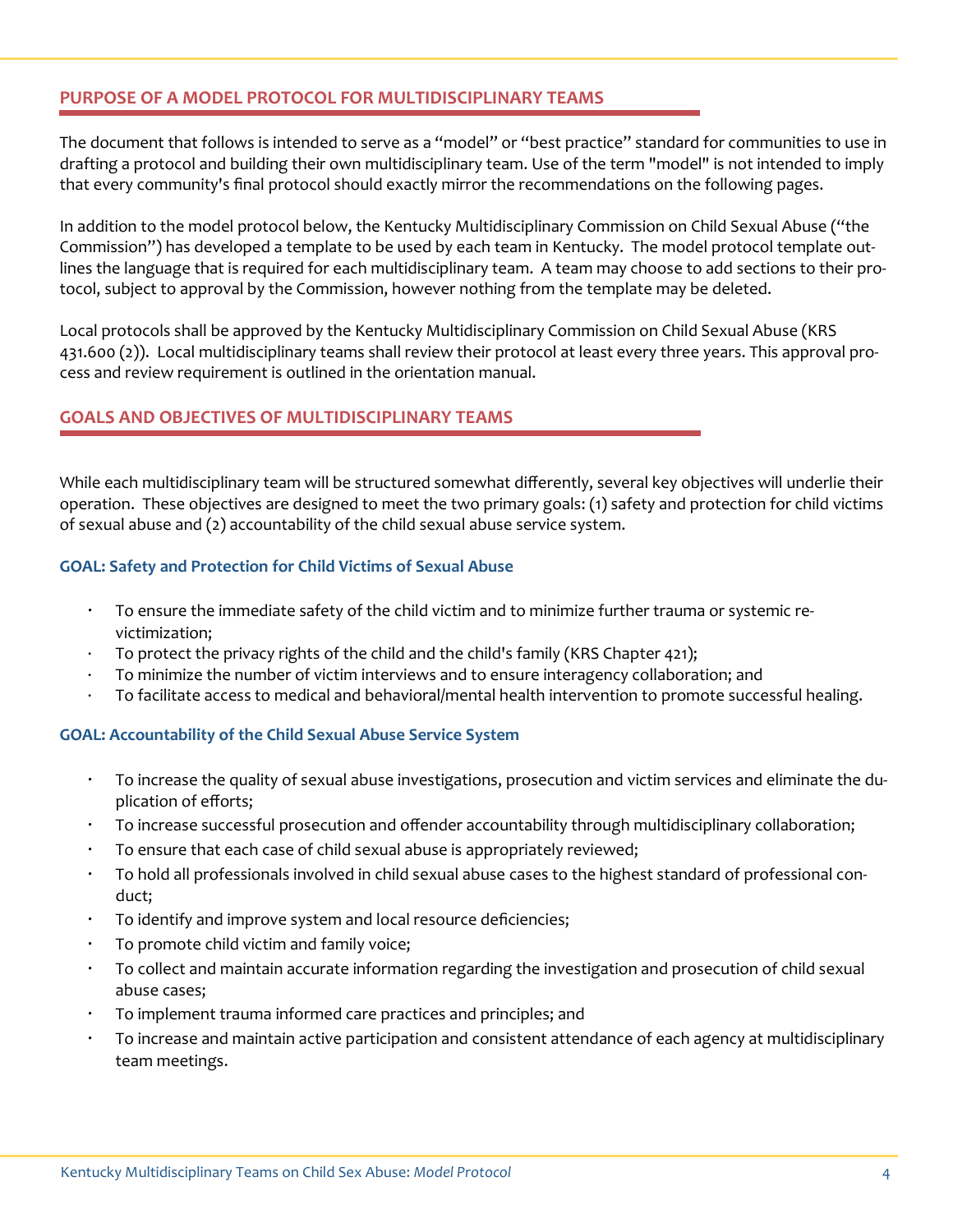

## **ROLES AND KEY RESPONSIBILITIES OF MULTIDISCIPLINARY TEAM MEMBERS**

A multidisciplinary team member is defined as:

- · A professional employed by an agency that has signed the multidisciplinary team protocol in effect for the multidisciplinary team; and
- A professional who is actively involved in the child sexual abuse service system.

One of the strengths of multidisciplinary teams is the divergent perspective and unique expertise that each team member brings to the group as a whole. The sections below identify the individualized responsibilities and functions of multidisciplinary team members. In addition to the individual responsibilities, several key responsibilities are common to all team members.

## Key Responsibilities Common to All Team Members

- · Operate in the best interest of the child;
- Educate team members on the role of each discipline represented;
- Attend team meetings and actively participate in the team's activities;
- · Work and communicate in a cooperative manner with other members on the multidisciplinary team, while maintaining the privacy interests of the child and the confidentiality of the case review process;
- · Report any significant developments in the case to appropriate agencies (law enforcement agencies, Department for Community Based Services, prosecutors) and the multidisciplinary team (KRS 620.030); and
- Ensure privacy interests of the child will be protected during the review process.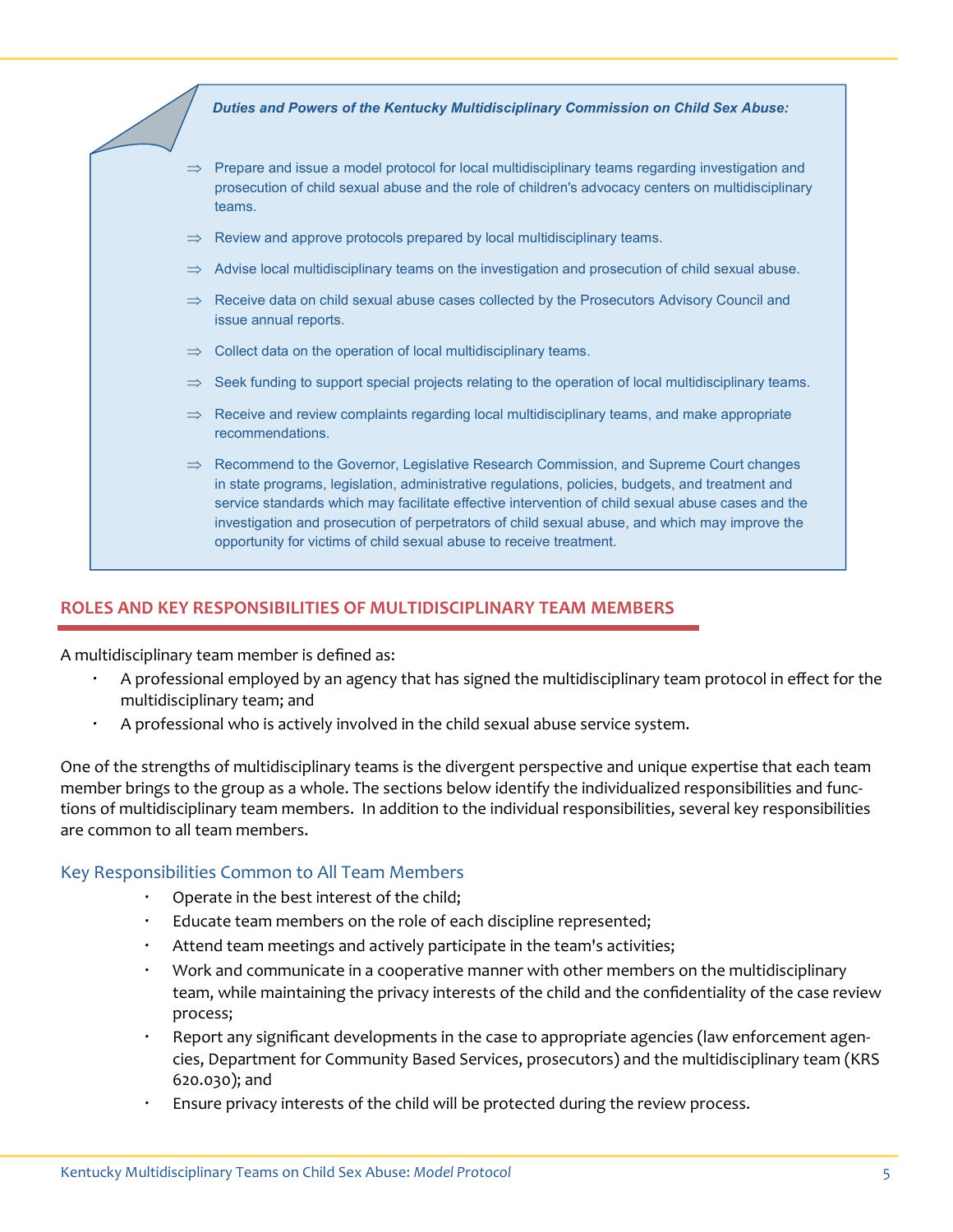## **I. PROSECUTING ATTORNEYS**

## *Commonwealth's Attorney*

The Commonwealth's attorney prosecutes all felony crimes (those offenses carrying a penalty of one year or more) committed by persons eighteen years of age or older, which occur in the judicial circuit of that prosecutor. In some specific instances, the Commonwealth's attorney may also prosecute juveniles charged with felony offenses. The Commonwealth's attorney is also responsible for presenting evidence of such crimes to the grand jury (KRS 15.725).

## *County Attorney*

The county attorney prosecutes all violations of criminal laws which occur within the county and that are (except KRS Chapter 131) within the jurisdiction of the district court including all proceedings held pursuant to petitions filed under KRS Chapter 610. These cases include felony crimes through preliminary hearing, misdemeanor crimes, crimes committed by juveniles, and dependency, neglect and abuse cases (KRS 15.725; KRS 610).

*Specific responsibilities of prosecuting attorneys relating to child sexual abuse cases include:*

- · Commonwealth's and county attorneys shall assist any multidisciplinary team established within their judicial circuit or county. Assistance may include, but is not limited to, facilitating case review and providing information regarding evidentiary issues, trial procedure, case status and disposition (KRS 15.727).
- · Commonwealth's and county attorneys have decision-making authority regarding the disposition of criminal cases. The decision to proceed by trial or guilty plea, to amend or to dismiss charges, to make sentencing recommendations as to term of years, concurrent or consecutive sentencing, or probation, shall be made by the prosecuting attorney. The prosecutor should consider input from the team in making these decisions, and the victim and team should be consulted by the prosecuting attorney on the disposition of the case (KRS 421.500(6)).
- · Regarding cases under the Unified Juvenile Code, KRS Chapter 600 *et seq*., the county attorney has a critical role in the handling of dependency, neglect and abuse cases in juvenile court which are a primary source of protection for sexually abused children. County attorneys should establish procedures for the exchange of information on these cases with the Department for Community Based Services. These procedures may be adapted to the size of the county or circuit and the resulting caseload and may include: asking for written reports from the Department for Community Based Services workers and convening meetings on a regularly scheduled basis or just prior to the hearing of a dependency case.
- · Commonwealth's and county attorneys shall provide any data requested by the Prosecutors Advisory Council (KRS 15.706(2)).

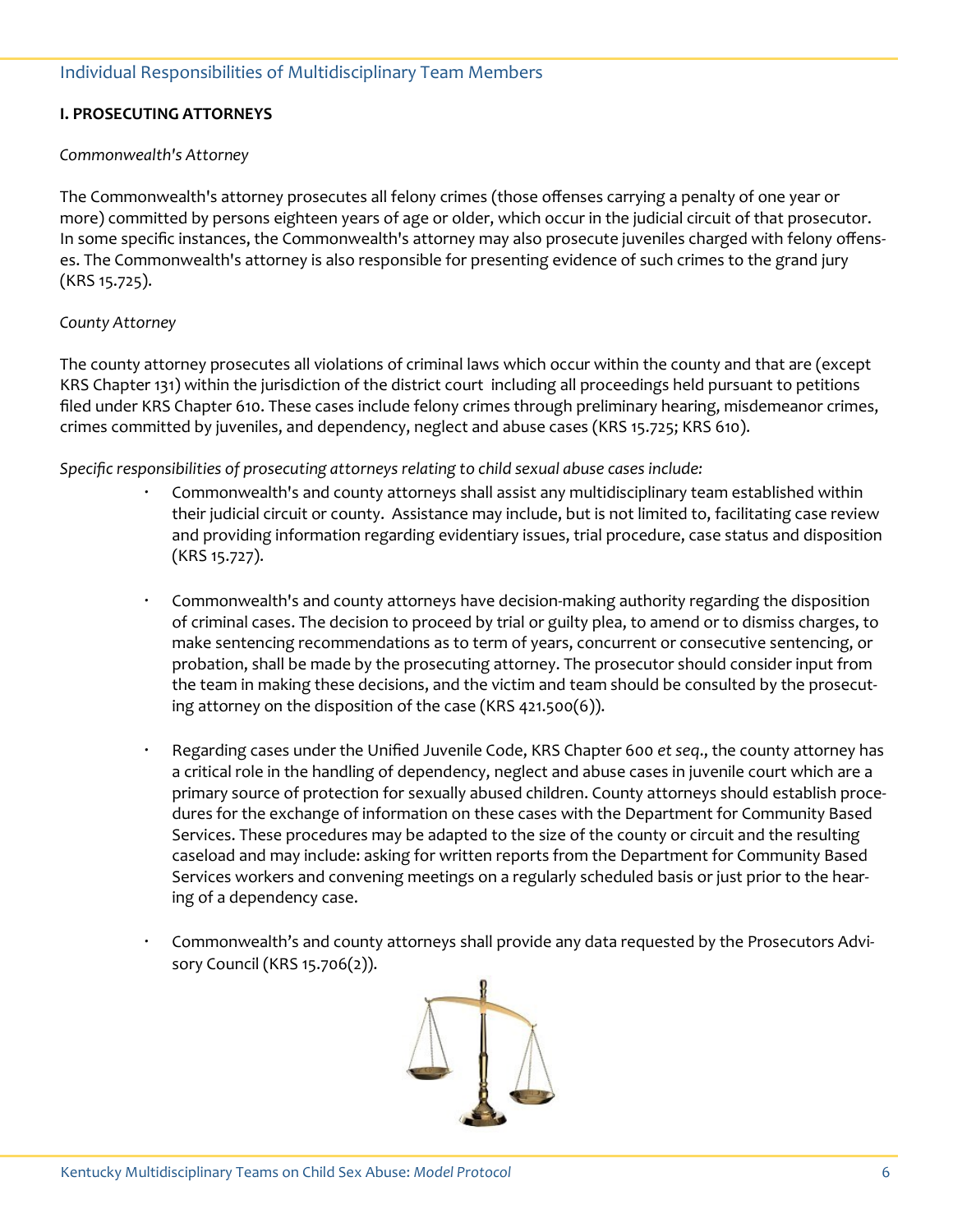## **II. DEPARTMENT FOR COMMUNITY BASED SERVICES**

The responsibilities of DCBS workers are outlined in both the KRS and the internal policies of the Cabinet for Health and Family Services. DCBS shall participate, along with law enforcement in the joint investigation of all child sexual abuse cases (KRS 431.600).

*Specific responsibilities of DCBS relating to child sexual abuse cases include:*

- · DCBS shall immediately investigate all reports of child abuse or neglect in which the alleged perpetrator was in a caretaking role and all reports alleging a child is a victim of human trafficking. Within 72 hours of receipt of the allegation, DCBS shall make a written report to the prosecutor and local law enforcement (KRS 620.040).
- DCBS shall serve as lead investigators in those cases of reported or suspected sexual abuse of a child in which a person exercising custodial control or supervision, as defined in KRS 600.020, is the alleged or suspected perpetrator of the abuse.
- · DCBS shall assist law enforcement in investigations of noncustodial abuse. (KRS 620.040(3)).
- The cabinet shall participate in all investigations of reported or suspected sexual abuse or human trafficking of a child. (KRS 620.040(3)).
- · DCBS shall conduct central registry checks maintained by DCBS to determine if there has been prior child protective services involvement with the family, child victim or the perpetrator.
- DCBS shall adhere to KRS 620.040(6), which states that forensic interviews of child victims shall be conducted, when at all practicable, at the Children's Advocacy Center in joint cooperation with law enforcement.
- DCBS shall participate in all interviews in child sexual abuse investigations (KRS 431.600(1)).
- · During the course of the child abuse and neglect investigation, DCBS will assess the validity of the allegations and any risk to the child. In most cases, the victim, the child's caretaker, and the alleged perpetrator will be notified of the results of the investigation.
- In cases where the child is alleged to be at risk of further dependency, neglect or abuse, protective services shall be initiated. DCBS staff provides or make referrals for the following types of services or supports: parenting classes; mental health assessment or treatment; treatment or support groups for victims, perpetrators, and non-offending parents; victim advocacy; or other services warranted by the specifics of the case.
- In cases where the child is determined to be at imminent risk of serious physical injury or sexual abuse, DCBS shall initiate a petition for emergency custody as prescribed in KRS 620.060. DCBS cannot remove a child from the home without order of the court. In addition to seeking removal of the child victim, DCBS may seek less restrictive dispositional alternatives such as court ordered treatment, removal of the perpetrator, or other alternatives.
- The Adoption and Safe Families Act requires DCBS to finalize a permanency plan for each child in out of home care. Unless there are parental circumstances which negate reasonable efforts to reunify the family (KRS 610.127), the goal will be reunification. Periodic administrative and court reviews will be conducted to determine the future status of the child (KRS 610.125(1)). After 12 months in out of home care, the court will conduct a permanency review which will address: whether the child should be returned to the parents (if parental rights have not been terminated), whether the child should be placed for adoption, whether the child should be placed with a permanent custodian, and whether the Cabinet has documented a compelling reason that it is in the best interest of the child to be placed in another planned permanent living arrangement (KRS 610.125(1).
	- · The cabinet upon request shall receive from any other agency, institution, or facility providing services to the child or his or her family, such cooperation, assistance, and information as will enable the cabinet to fulfill its responsibilities under KRS 620.030, KRS 620.040, and KRS 620.050 (KRS 620.030(5)).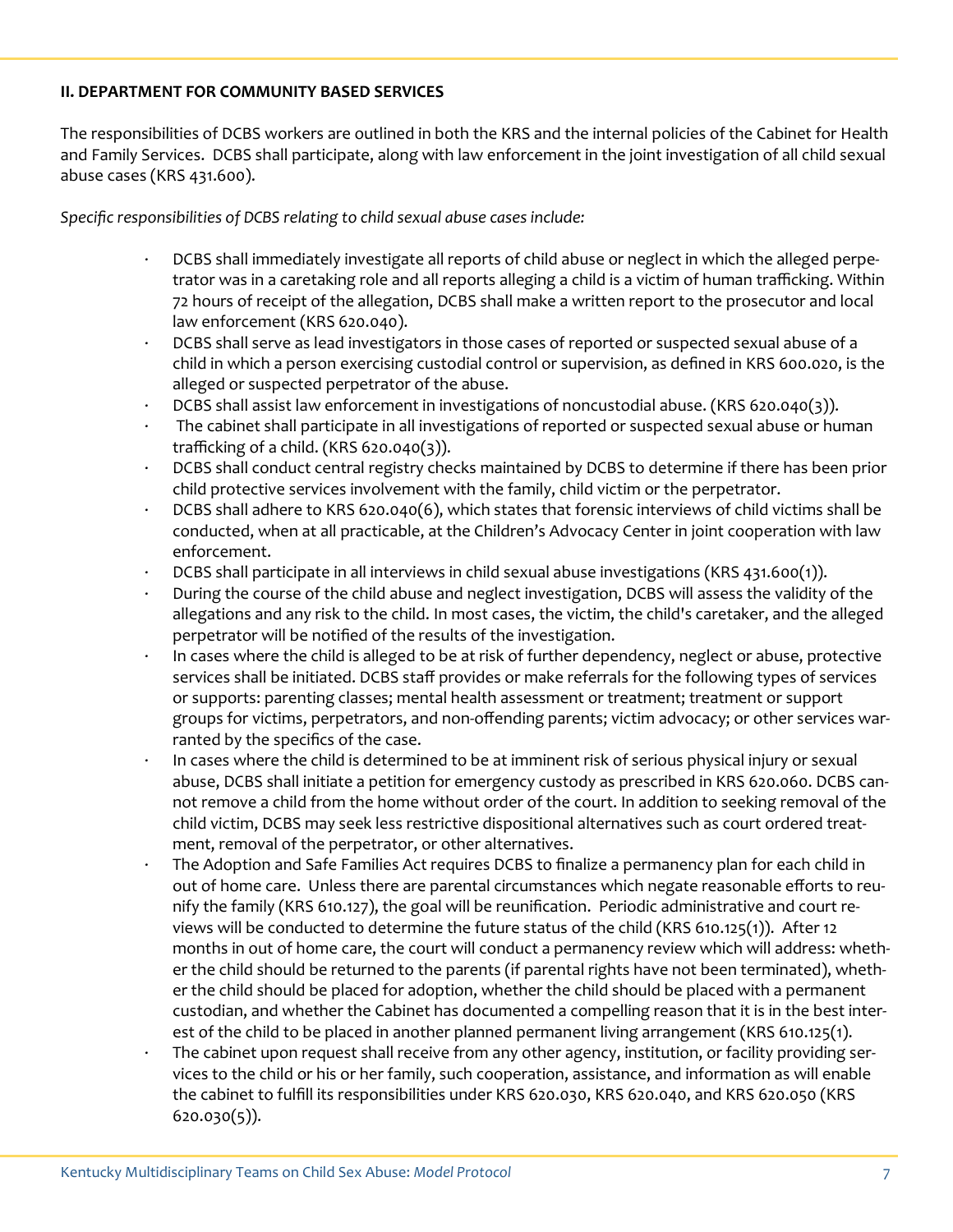## **III. LAW ENFORCEMENT OFFICERS AND KENTUCKY STATE POLICE**

The duties of the **Kentucky State Police** are detailed in KRS Chapter 16. Troopers and detectives investigate alleged criminal conduct committed within the Commonwealth.

The duties of the **Sheriff** are detailed in KRS Chapter 70. The sheriff and the sheriff's deputies investigate criminal acts and participate in courtroom processes within a county jurisdiction. Sheriffs are also involved in the service of warrants and other court orders, including emergency protective orders and domestic violence orders provided for within KRS Chapter 403 which may be filed on behalf of a child in need of protection.

The duties of the **City Police Department** are detailed in KRS Chapter 95. The city police department investigates criminal acts within a municipality, while the jurisdiction of county police relates to crimes committed within the county borders.

*Specific responsibilities of law enforcement officers relating to child sexual abuse cases include:* 

- · Conduct investigations for criminal prosecution, including evidence gathering and criminal case presentation to prosecutors;
- In the course of the investigation, conduct joint investigation with DCBS and interview parents (non -offending), alleged offenders, and any witnesses to the offense(s). Interviewing the victim shall be done in compliance with KRS 620.040, and always addressing what is in the best interest of the victim. Investigations, including interviews, shall be coordinated with DCBS in compliance with KRS 431.600. This does not imply that an officer or detective may not interview a child victim without the presence of a social worker, but every effort should be made to conduct interviews at the Children's Advocacy Center in order to reduce the number of times a child is interviewed;
- · Obtain and/or serve warrants, subpoenas, and court orders (including emergency protective orders sought on behalf of a child sexual abuse victim);
- · Make referrals to behavioral/mental health professionals, medical professionals or victim advocates as appropriate;
- · If there exists reasonable grounds for a law enforcement officer to believe that a child is in danger of being sexually abused and the persons exercising custodial control cannot or will not protect the child, the officer may take the child into protective custody without the consent of the parent. The officer or person to whom the officer entrusts the child shall, within twelve (12) hours of taking the child into protective custody, request the court to issue an emergency custody order (KRS 620.040  $(5)(c)$ ).
- The Cabinet for Health and family Services, upon request, shall receive from any other agency, institution, or facility providing services to the child or his or her family, such cooperation, assistance, and information as will enable the cabinet to fulfill its responsibilities under KRS 620.030, KRS 620.040, and KRS 620.050 (KRS 620.030(5)).

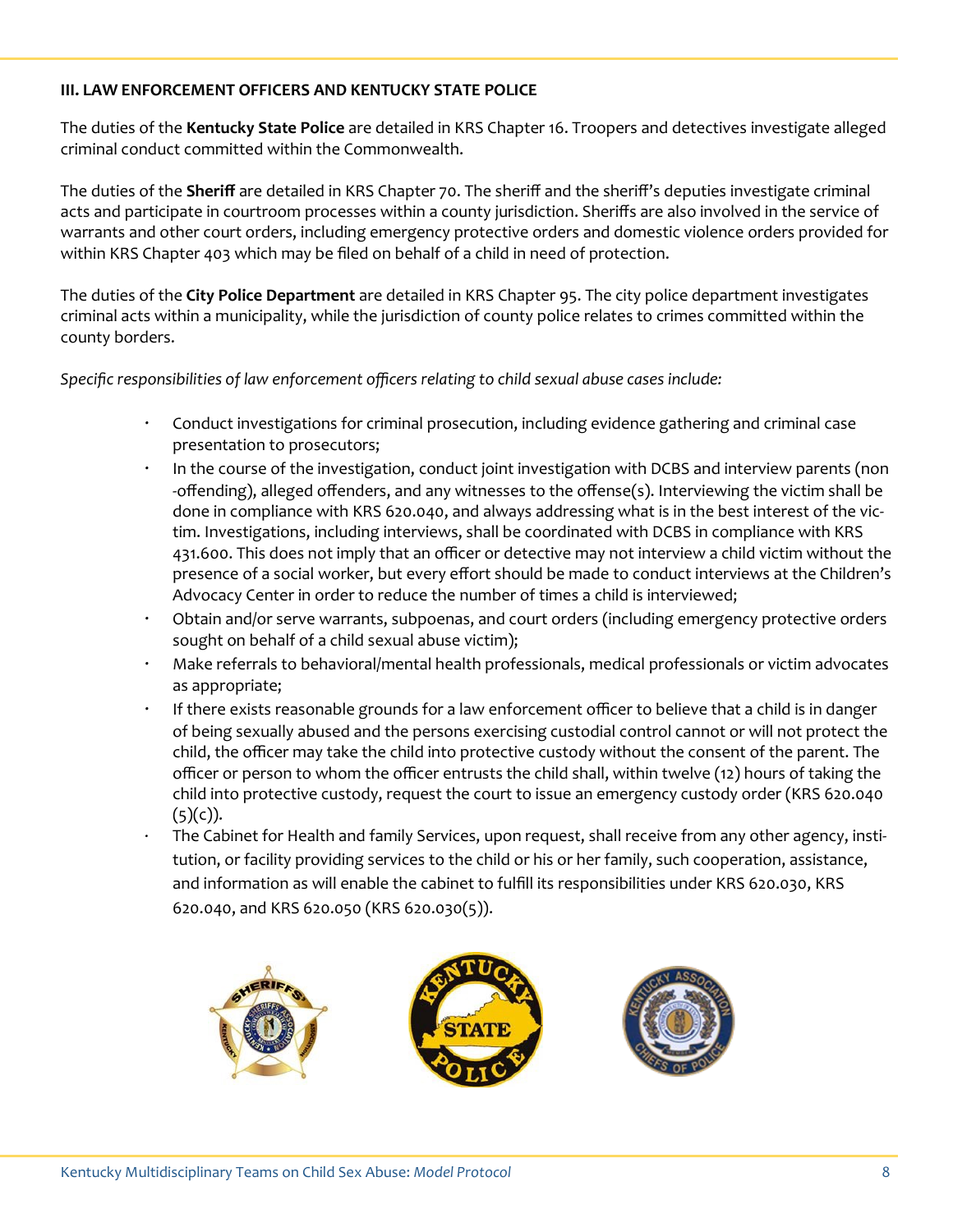## **IV. CHILDREN'S ADVOCACY CENTERS**

Children's Advocacy Centers (CACs) are designed to promote the well-being of children while facilitating the most effective investigation and prosecution of child sexual abuse cases. CACs create a trauma informed and child friendly environment within which interviews, examinations, therapy and other advocacy services can be conducted. In addition to focusing on the best interest of children, CACs also provide an opportunity to give support to professionals who dedicate themselves to the protection of children, particularly social service workers, advocates, law enforcement officers and prosecutors. CACs are defined in KRS 620.020.

*Specific responsibilities of CACs relating to child sexual abuse cases include:*

- Provide a single, child friendly location where all services provided to children during the investigation process can be offered;
- Provide a location, including a child friendly room with recording equipment and the ability, for law enforcement and DCBS staff to observe interviews with children alleged to have been sexually abused;
- Provide forensic interview services defined as a structured conversation with a child designed to elicit accurate accounts of events. The CAC forensic interviewer is a master's level mental health professional with special expertise in forensic interviews;
- Assume primary responsibility for the provision of comprehensive child sexual abuse medical examinations and mental health screenings for a child to assess the child's physical well-being and to document any evidence of sexual or other abuse. Medical examinations provided by CACs are provided on-site or through formal linkage agreements and in accordance with 920 KAR 2:040. Medical examination services may be provided by a sexual assault nurse examiner certified in accordance with KRS Chapter 314.011, if the child is fourteen years or older and requires the completion of an evidence collection kit;
- · Provide trauma informed advocacy services to assist child victims and their non-offending caregivers which may include: accompaniment to court, case management, information and referral services;
- · Provide trauma informed mental health services on-site or through formal linkage agreements with qualified providers in the community;
- · Provide clinical services which may include: mental health screening, mental health evaluation, individual therapy services, family therapy, and group therapy for children and non-offending caretakers and families;
- · Attend, participate and to the extent possible, staff multidisciplinary team meetings in the counties that the regional CAC serves and has an approved protocol in place;
- Provide consultation and educational services;
- · Provide technical assistance and consultation resources to criminal justice and human service professionals in the region in which the center is located;
- Partner with and provide assistance to investigating agencies to ensure all professionals who conduct forensic interviews at CACs with children on a regular basis have access to forensic interview training and regularly participate in a structured, forensic peer review program; and
- · Survey MDT members annually utilizing the National Children's Alliance Outcome Measurement System Team Satisfaction Survey in order to elicit team feedback. The results of that survey shall be included with the annual report submitted to the Kentucky Multidisciplinary Commission on Child Sexual Abuse.

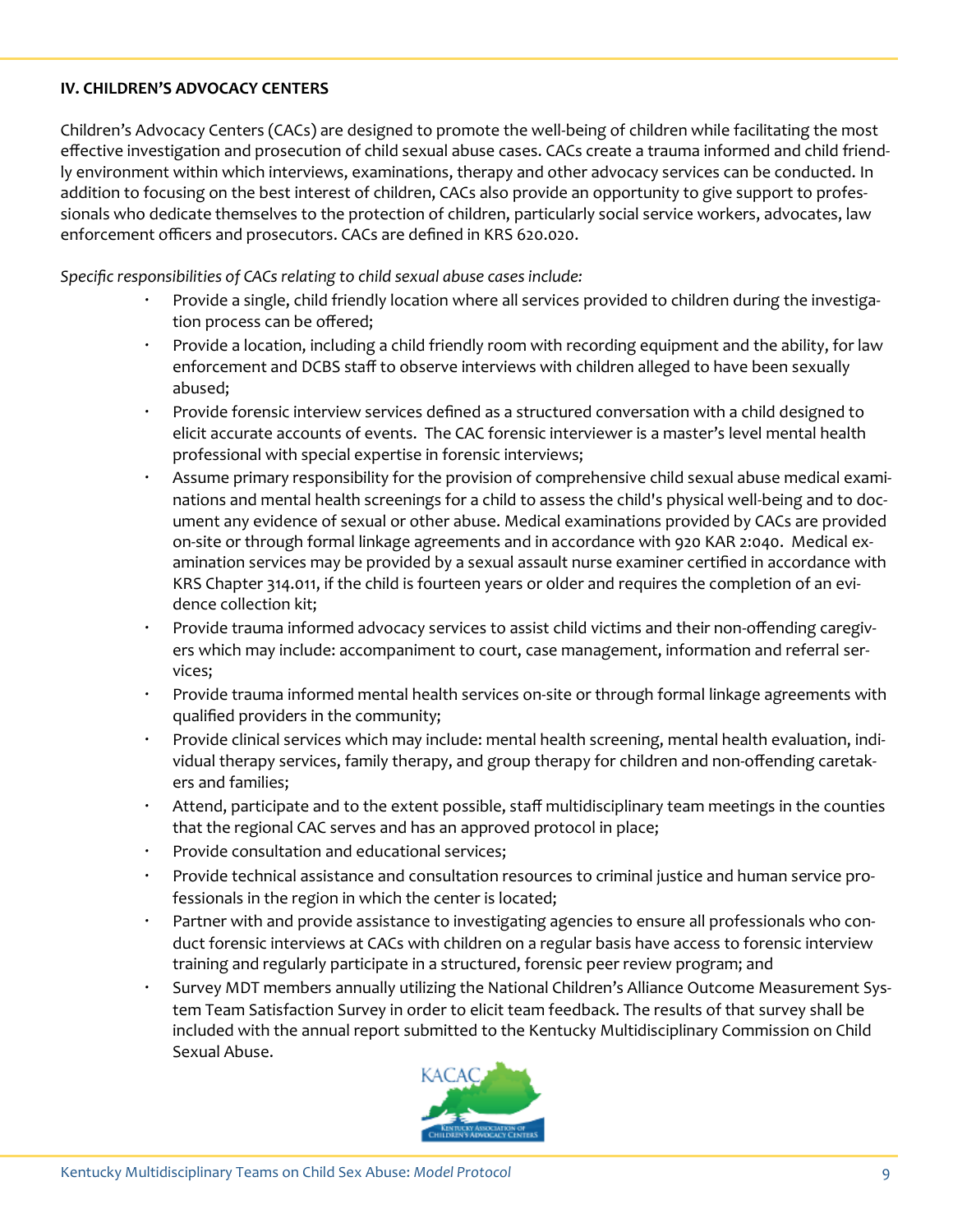## *Conducting Forensic Interviews at the Children's Advocacy Center:*

Law enforcement and the Department for Community Based Services shall make every effort to schedule forensic interviews with alleged child victims of sexual abuse at the Children's Advocacy Center. In some instances of imminent danger or risk of further abuse, it may be necessary for investigators to conduct interviews or minimal facts interviews with alleged child victims. Investigators will jointly decide who will conduct the interviews with the nonoffending family members in order to determine the child's current risk of harm. Upon receiving a child sexual abuse report by Department for Community Based Services and Law Enforcement to determine if the child/children are safe, investigators will make face-to-face contact with child victims within one hour or as soon as possible depending upon alleged perpetrators access to child victim. To the extent practicable and when in the best interest of a child alleged to have been abused, interviews with the child shall be conducted at the Children's Advocacy Center by the multidisciplinary team (law enforcement, Department for Community Based Service worker, Prosecutor and CAC forensic interviewer) in accordance with KRS 620.040(6).

The forensic interview is utilized to gather and coordinate information to avoid duplication of services and to determine what the child may have experienced. The Forensic interview is separate from mental health treatment which is a clinical process designed to assess and mitigate the long-term adverse impact of trauma or other diagnosable mental health conditions.

If the child is interviewed at a Children's Advocacy Center, only one forensic interviewer shall conduct a forensic interview with a child. All forensic Interviewers who conduct interviews at a CAC must have received specialized training in conducting forensic interviewing. The training must be recognized by the National Children's Alliance as an approved forensic interviewing course. All forensic interviewers must also regularly participate in a structured, forensic peer review program and obtain a minimum of eight (8) hours of continuing education (CEUs) every two years.

The multidisciplinary team investigating the allegations, including the CAC interviewer and the CAC victim advocate, will meet to review the reports prior to the completion of the interview and determine who will conduct the interview. Interviewing aids (anatomical drawings, Play-doh, anatomically correct dolls and other interviewing aids) may be used by the forensic interviewer as needed. If there is a need to introduce evidence within the forensic interview, discussion will occur with the MDT members present for the interview on the information that will be shared and ensure that best practice will be used to introduce the evidence. If a child requires subsequent interviews, the MDT will determine the criteria and process of when to conduct the additional interview(s).

The MDT and CAC will identify and determine a plan to address any cultural or linguistic issues that may affect the forensic interview and overall delivery of services. Upon intake, the CAC will assist investigators to determine if the child and/or family are in need of an interpreter. If needed, the CAC will assist in the coordination and provision of professional interpretation services at no cost to the child's family. At no time will the CAC utilize children or family members to translate. Interpreters used during the completion of forensic interviews must be recognized by the local court system.

Forensic interviews may only be witnessed by DCBS staff, law enforcement, prosecutors and CAC staff who are members of a multidisciplinary team and who are actively participating in the investigation of the case involving the child. Interviewers shall be advised as to who is witnessing the interview and all professionals that observed will be noted in the child's file. Student interns under the direct supervision of one of the above professionals may witness a forensic interview in the presence of their supervisor. Witnessing forensic interviews shall be limited to observation from outside the room where the child is located. All professionals and students who witness the forensic interview shall sign a confidentiality form provided by the CAC. Signed confidentiality forms shall be retained in the child's client file. Forensic interviewers may wear an ear microphone during the interview through which witnesses may communicate questions to the interviewer.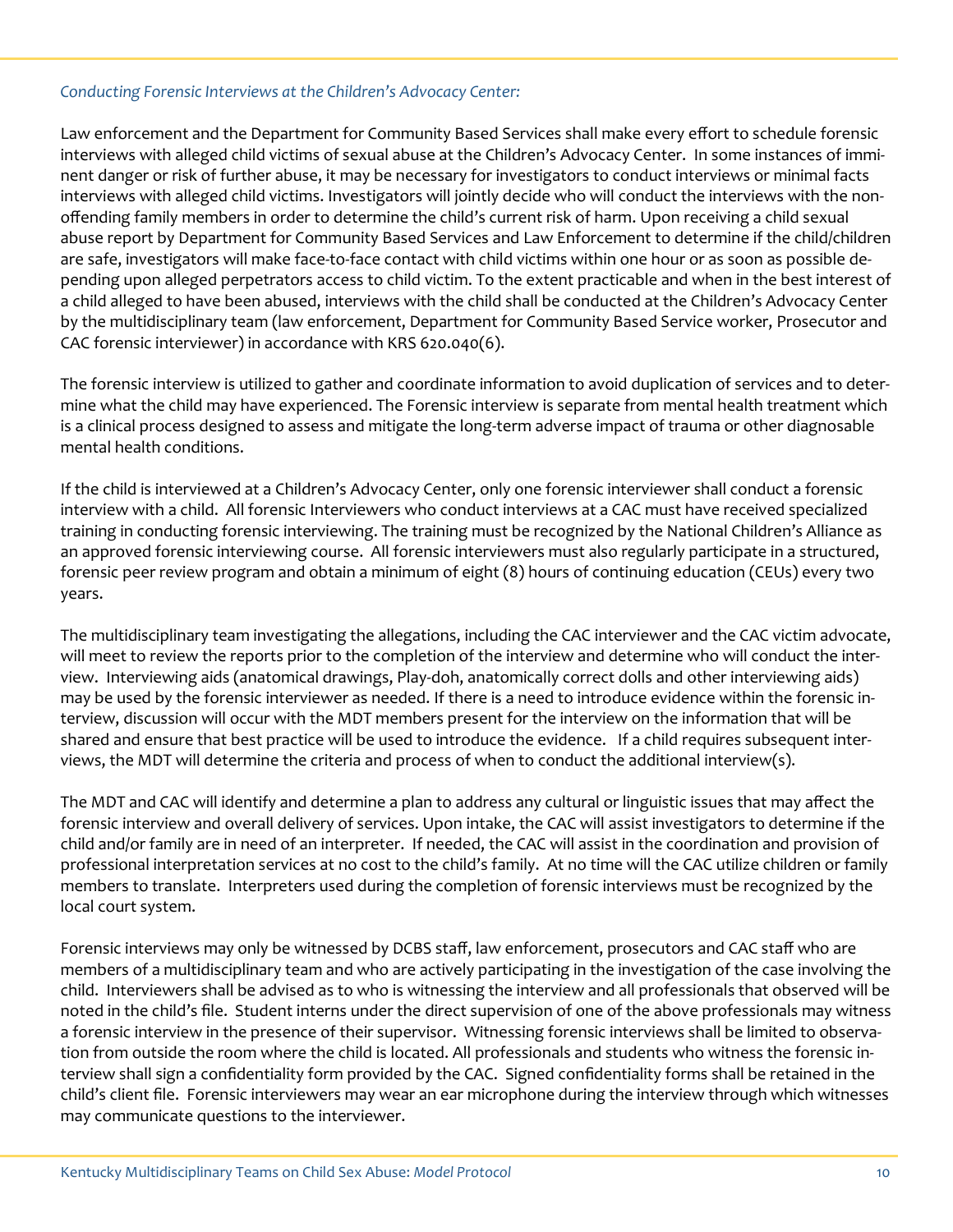All interviews conducted at a CAC will be recorded. As per KRS 620.050(10), an interview of a child recorded at a children's advocacy center shall not be duplicated except that the Commonwealth's or county attorney prosecuting the case may:

- Make and retain one (1) copy of the interview; and
- Make one (1) copy for the defendant's counsel that the defendant's counsel shall not duplicate.

The defendant's counsel shall file the copy with the court clerk at the close of the case. Unless objected to by the victim or victims, the court, on its own motion, or on motion of the attorney for the Commonwealth shall order all recorded interviews that are introduced into evidence or are in the possession of the children's advocacy center, law enforcement, the prosecution, or the court to be sealed (KRS 620.050(10)).

Teams will outline who will maintain and track the recorded interview. With permission of the Commonwealth's and/or county attorney, the law enforcement investigator may sign out one (1) original copy of the recorded interview from the CAC and is responsible for maintaining that recorded copy of the interview until it is provided to prosecution. If the law enforcement investigator elects not to sign out the recorded interview, the CAC will maintain any original copies of the recorded interview at the Center accordingly. The CAC will complete and file the sign -out form in the client's file.

The CAC will coordinate and make available the viewing of the recorded interview at the CAC for assigned investigative team members, as needed, including DCBS staff and federal investigators and prosecutors in a timely manner.

During the forensic interview process, the CAC advocate will assist in the coordination of services and provide child and family information on Crime Victim Compensation, the Crime Victim Bill of Rights and the role as well as the contact information of advocates housed within the offices of the Commonwealth's and/or county attorney.

# **V. MEDICAL PROFESSIONALS**

Specialized child sexual abuse medical evaluation and treatment services are routinely made available for every child sexual abuse victim (regardless of the ability to pay) and are coordinated by the multidisciplinary team.

The CAC will assume primary responsibility for the provision of consultation about medical services to team members and for the provision of comprehensive child sexual abuse medical examinations and mental health screenings for a child to assess the child's physical wellbeing and to document any evidence of sexual or other abuse so as to avoid multiple medical examinations.

Unless the team has identified/outlined another provider of specialized medical examinations in the community, investigators will contact the CAC first for consultation and/or to schedule a specialized medical examination. This communication is critical to avoid multiple medical examinations.

Medical professionals may include physicians licensed pursuant to KRS 311.550, nurses licensed pursuant to KRS 314.011 or other health care providers licensed within Kentucky statute. KRS 620.040(5)(b) provides authority to physicians and hospital administrators to place a child under a 72-hour hold if necessary for protection of the child. KRS 620.050 provides immunity from criminal or civil liability for performance within the scope of duties.

*The purpose of the medical examination is to:*

- Help ensure the health, safety, and well-being of the child;
- Diagnose, document and address medical conditions resulting from abuse;
- Differentiate medical findings that are indicative of abuse from those which may be explained by other medical conditions;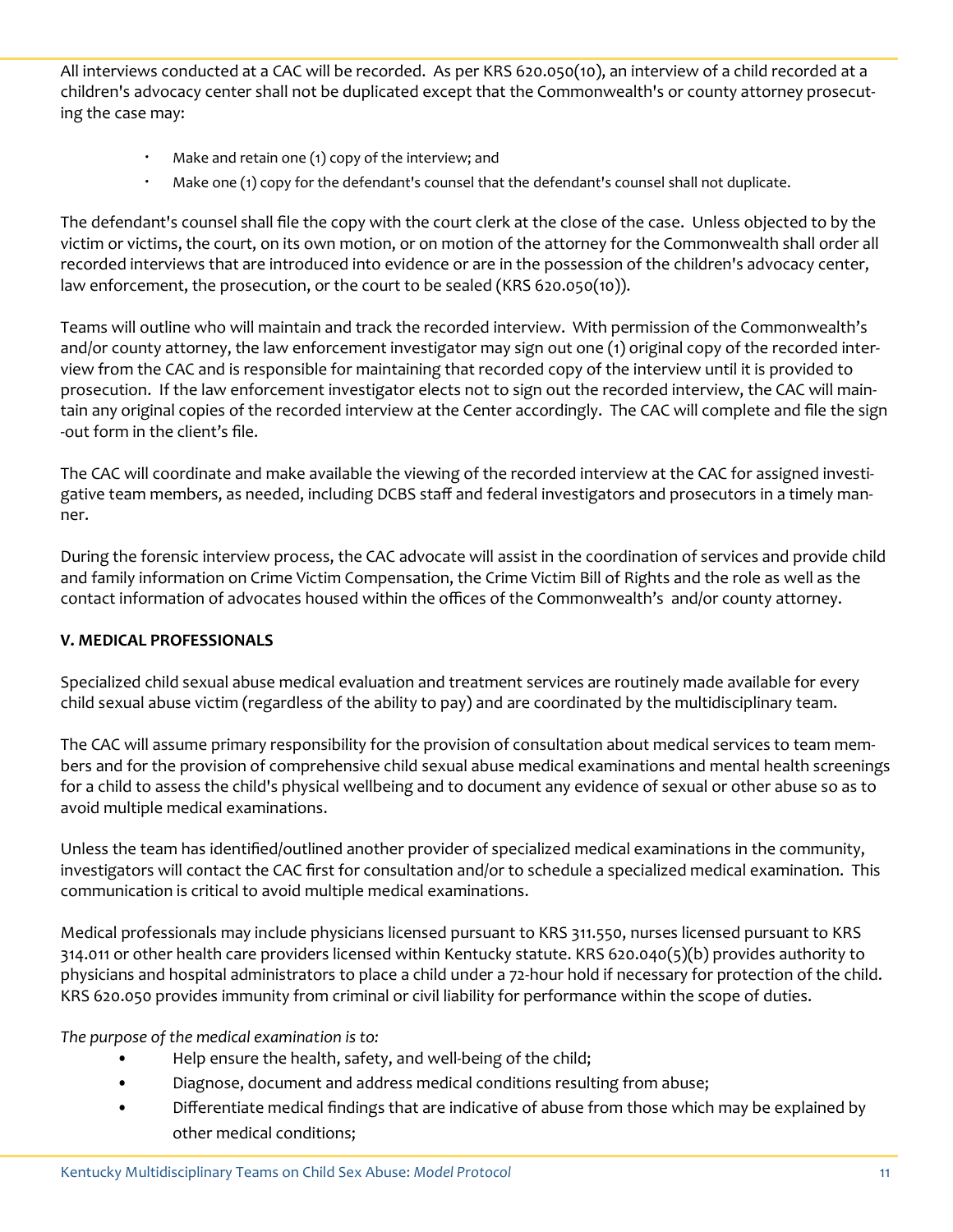- Diagnose, document and address medical conditions unrelated to abuse;
- Assess the child for any developmental, emotional, or behavioral problems needing further evaluation and treatment and make referrals as necessary; and
- Reassure and educate the child and family.

CACs that cannot provide a medical examination in emergency situations will assist investigators with the coordination of an examination at the child's primary care physician's office or local emergency room.

## *Reasons for emergency evaluation:*

- Medical intervention is needed emergently to assure the health and safety of the child;
- The alleged assault may have occurred within the previous 96 hours and the transfer of trace evidence may have occurred which will be collected for later forensic analysis;
- The need for emergency contraception;
- The need for post-exposure prophylaxis for sexually transmitted infections including HIV;
- The child complains of pain in the genital or anal area;
- There is evidence or complaint of anogenital bleeding or injury; and
- The child is experiencing significant behavioral or emotional problems and needs evaluation for possible suicidal ideation/plan or poses a threat to others.

Medical examinations conducted at the CAC are thoroughly documented in medical records that are maintained at the CAC. Medical documentation includes a medical history provided to physician by the forensic interviewer or MDT investigators. The CAC will provide the documented medical findings to MDT investigators and/or prosecutor in a timely manner.

## *Specific responsibilities of medical professionals relating to child sexual abuse cases include:*

- · Provide a specialized medical evaluation to assess whether findings consistent with the presentation of child sexual abuse or other forms of abuse are present. The examination may include, but is not limited to use of a colposcope;
- · Diagnose and treat child victims of sexual abuse as indicated, specifically including bodily injury, sexually transmitted diseases or other outcomes of the abuse;
- · Answer medical questions which arise during case discussions by team members including explanation and interpretation of findings in the medical report;
- · Provide expert testimony for the court;
- · Provide screening and referral for other medical services;
- · Provide consultation regarding the significance of specific past medical data to the current investigation, including the credibility of previous medical examinations;
- · Serve as a resource to team for current prevailing medical literature relating to child sexual abuse, most widely accepted assessment tools or practices and best practices for age specific interventions;
- Facilitate the development of medical resources for child sexual abuse cases in the community; and
- Participate in a structured medical peer review.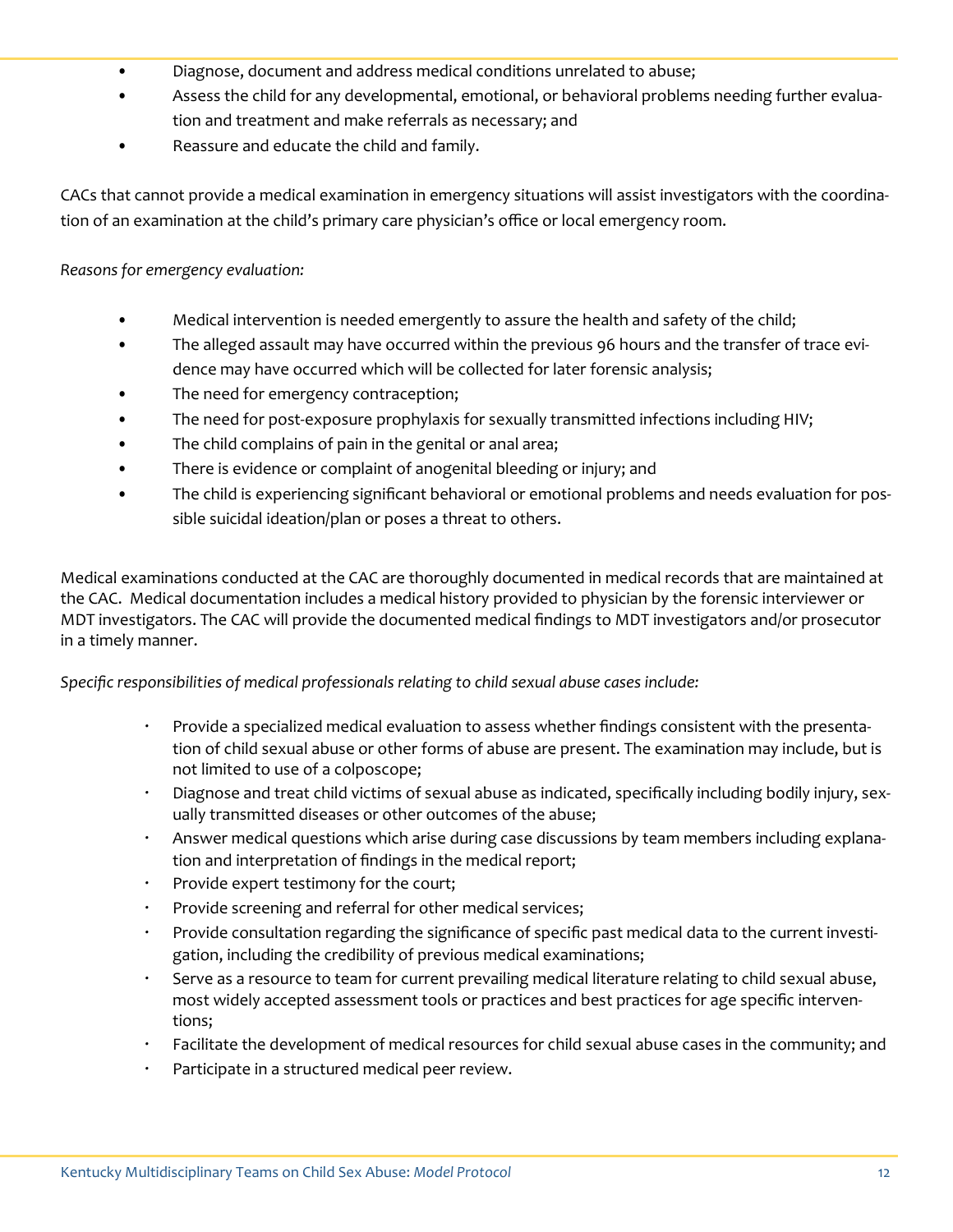## **VI. BEHAVIORAL/MENTAL HEALTH PROFESSIONALS**

Specialized trauma-focused behavioral/mental health services designed to meet the unique needs of the children and non-offending caregivers are routinely made available as part of the multidisciplinary team response.

A behavioral/mental health professional is a practitioner who is licensed by their respective Board in the Commonwealth of Kentucky and who is supervised by a licensed practitioner to render behavioral/mental health services. Providers who provide assessment and/or treatment to victims of child sexual abuse will receive initial and ongoing training on children, trauma and child maltreatment.

*Specific responsibilities of behavioral/ mental health professionals relating to child sexual abuse cases include:*

- · Provide appropriate trauma informed evidence based assessment of the behavioral health (mental health and substance related needs) of the child victim or non-offending parents;
- Assist in determining the most appropriate behavioral health services for all family members;
- Provide crisis intervention services to assist with the emotional crises of the child or family, particularly in instances of apparent suicide or homicide risk;
- Provide trauma informed evidence based therapeutic intervention to children and families during and subsequent to the investigation and prosecution process;
- · Maintain confidentiality except as provided by law (KRS 209.030, KRS 620.030, KRS 202A.400, KRE 506, KRE 507, and KRE 509);
- · Assist DCBS or law enforcement in determining the risk to a child. This role is limited to consultation, as DCBS retains the statutory responsibility to substantiate child sexual abuse;
- · Identify potential mental health issues of family members or non-offending caregivers which may impact the course of the investigation or the welfare of the child;
- · Provide specific support and help to the prosecutor (or the prosecutor's victim advocate) and the guardian ad litem in preparing child victims and their families for court related meetings or proceedings;
- Provide expert testimony for the court;
- Assist in the preparation of Victim Impact Statements;
- Provide specialized consultation to professionals involved in the investigation with a goal toward providing insight into the impact of the victimization on the child and the parent, and interpreting behaviors within the context of trauma response;
- Serve as a resource to the team for current prevailing literature related to child sexual abuse and its impact on children, most widely accepted assessment techniques, and best practices for age specific interventions; and
- Facilitate the development of long-term treatment resources in the community.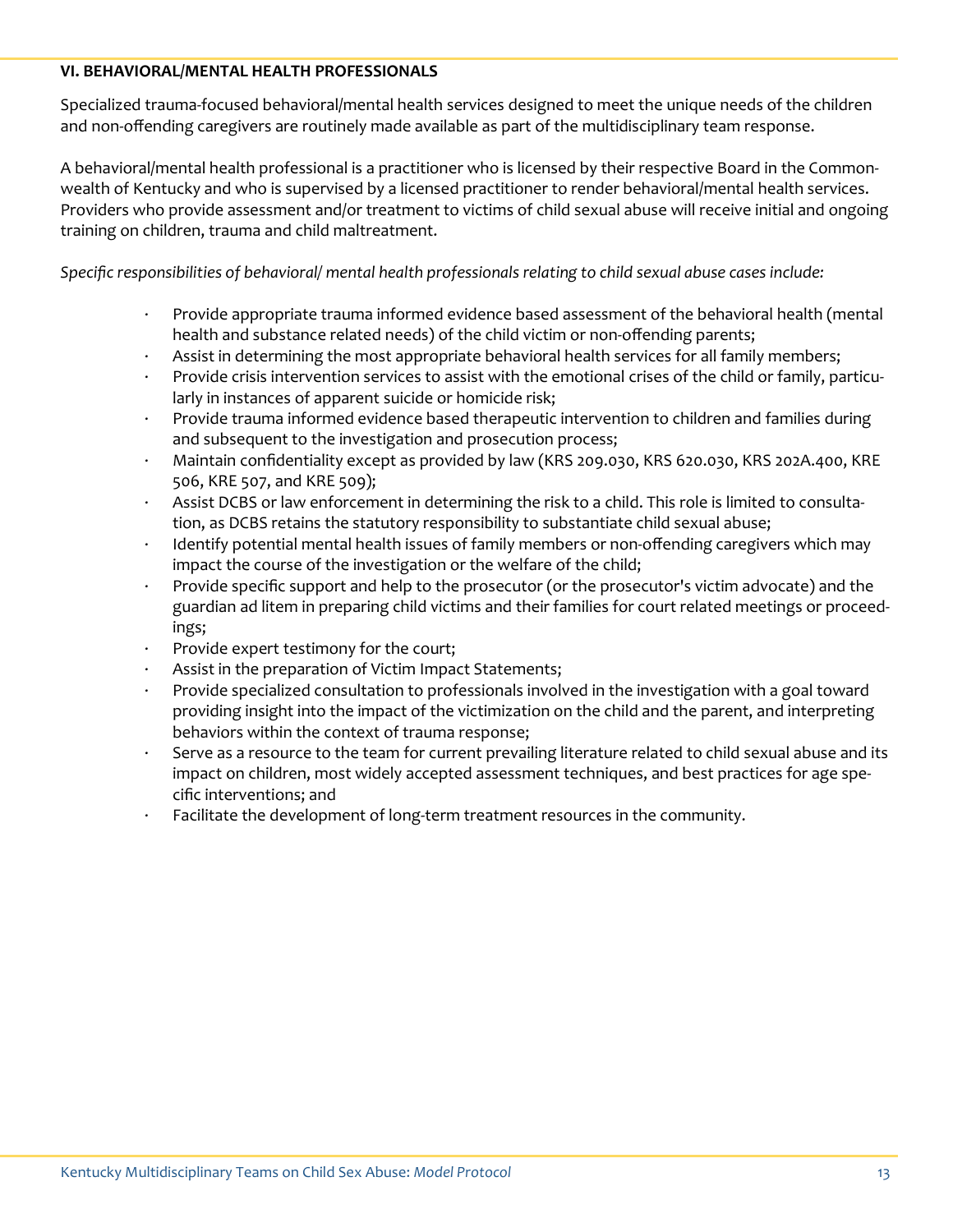## **VII. VICTIM ADVOCATES**

Victims support and advocacy services are routinely made available to all child victims and non-offending family members as part of the multidisciplinary response.

Victim advocates are important; not only for the direct support and education services which they provide to victims and their families, but also because they play a key role in linking professionals and agencies together, therefore increasing the accountability of the service system. Victim advocates should not duplicate services provided by other agencies (e.g.: DCBS workers providing case work services or mental health professionals providing treatment services), but should fill in gaps and link resources together for each child and family. KRS 15.760 and 69.350 (relating to victim advocates hired by Commonwealth's attorneys and county attorneys, respectively) and KRS 421.570 describe the position of victim advocate. There are statutory training requirements, duties and restrictions on activities for victim advocates. The victim advocate assists crime victims, (as defined in KRS 421.500) with accessing rights afforded to them by the Crime Victim Bill of Rights (KRS 421.500-575) and other applicable statutory provisions.

*Specific responsibilities of victim advocates relating to child sexual abuse cases include:*

- Act as a liaison for the child's case, including serving as a link between the child and the agencies with which the child is involved. This may include documenting all services being rendered to the child victim;
- Assist the child and family in accessing available community resources (emergency food, housing, mental health counseling and other resources);
- · Provide information and education to the child and family regarding the roles of all professionals involved in the case;
- Provide emotional support services to the child and family, including education regarding what to expect in the investigation and court process and supportive counseling;
- · Accompany the child and family members to court proceedings upon their request and assist in preparing children and family members for the court experience;
- · Notify children and family members of court dates and other significant developments related to the prosecution of the case;
- · Provide information to team members regarding case information gathered in the course of providing direct services and in the course of coordinating services between agencies;
- Assist the child victim or family with the preparation of the Victim Impact Statement;
- · Provide the Parole Board with a copy of the Victim Impact Statement, schedule and accompany the child victim or family, at their request, to the victim parole hearing;
- Assist the family in accessing appropriate compensation from the Crime Victims Compensation Board; and
- Advocate for the rights of the child with the agency/agencies that are involved or should be involved in the case as well as with the prosecutor and court system.



**Kentucky Crime Victim Bill of Rights Handout**

http://ag.ky.gov/criminal/victims/Documents/2009victimsbor.pdf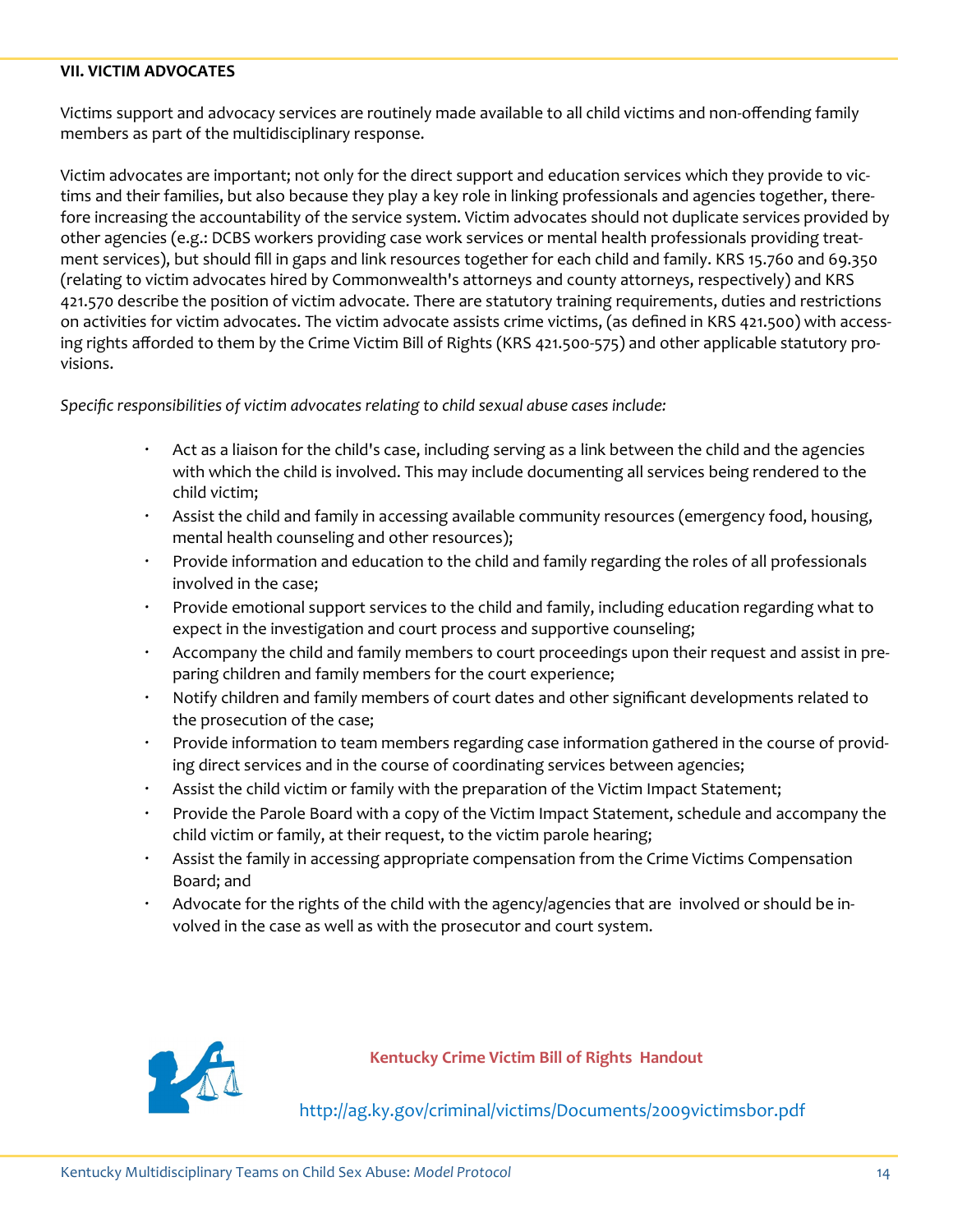## **VIII. EDUCATION PROFESSIONALS**

Education professionals, for the purpose of this protocol, include school counselors certified pursuant to KRS 161.010-161.126, Family Resource and Youth Services Centers (KRS 156.4977), teachers, administrators, or other school personnel. The education professional serves as a liaison between the team and individual teachers or counselors, notifying the teacher or counselor when confidentially seeking his/her input would be valuable to the case review process. The team should reach a consensus regarding when the contacting of individual teachers would benefit the investigation. These professionals help students reduce personal barriers in the learning process through academic and emotional supports.

*Specific responsibilities of education professionals relating to child sexual abuse cases include:*

- · Serve as a consultant to the team regarding school policies and procedures;
- Notify individual counselors, teachers, or other education professionals, as necessary, when confidentially seeking his/her input would be valuable or needed during the case review;
- · Monitor and report to the team the child's academic or educational progress, including a focus on academic, behavioral and emotional domains of the child's functioning;
- Report any additional information or disclosure of abuse by the child victim (KRS 620.030);
- · Provide trauma informed crisis intervention and support during times of emotional distress of the child, particularly as the child experiences the court process; and
- · Implement strong policies within schools related to who may have access to a child on school grounds or remove a child from the premises of the school in order to protect child victims from harassment, abduction or other inappropriate contact by non-custodial or allegedly abusive parents.



## **IX. OTHER RELATED PROFESSIONALS**

KRS 431.600 and 620.040 recognize that there may be other related professionals whose participation on the multidisciplinary team is necessary and appropriate. Other related professionals should only be included when the professional's input is necessary and appropriate. In determining what is necessary and appropriate, the team should consider the information the other related professional might provide as well as the privacy interests of the child. In those instances where the team decides to include a related professional in the case review process, participation should be limited to the specific case.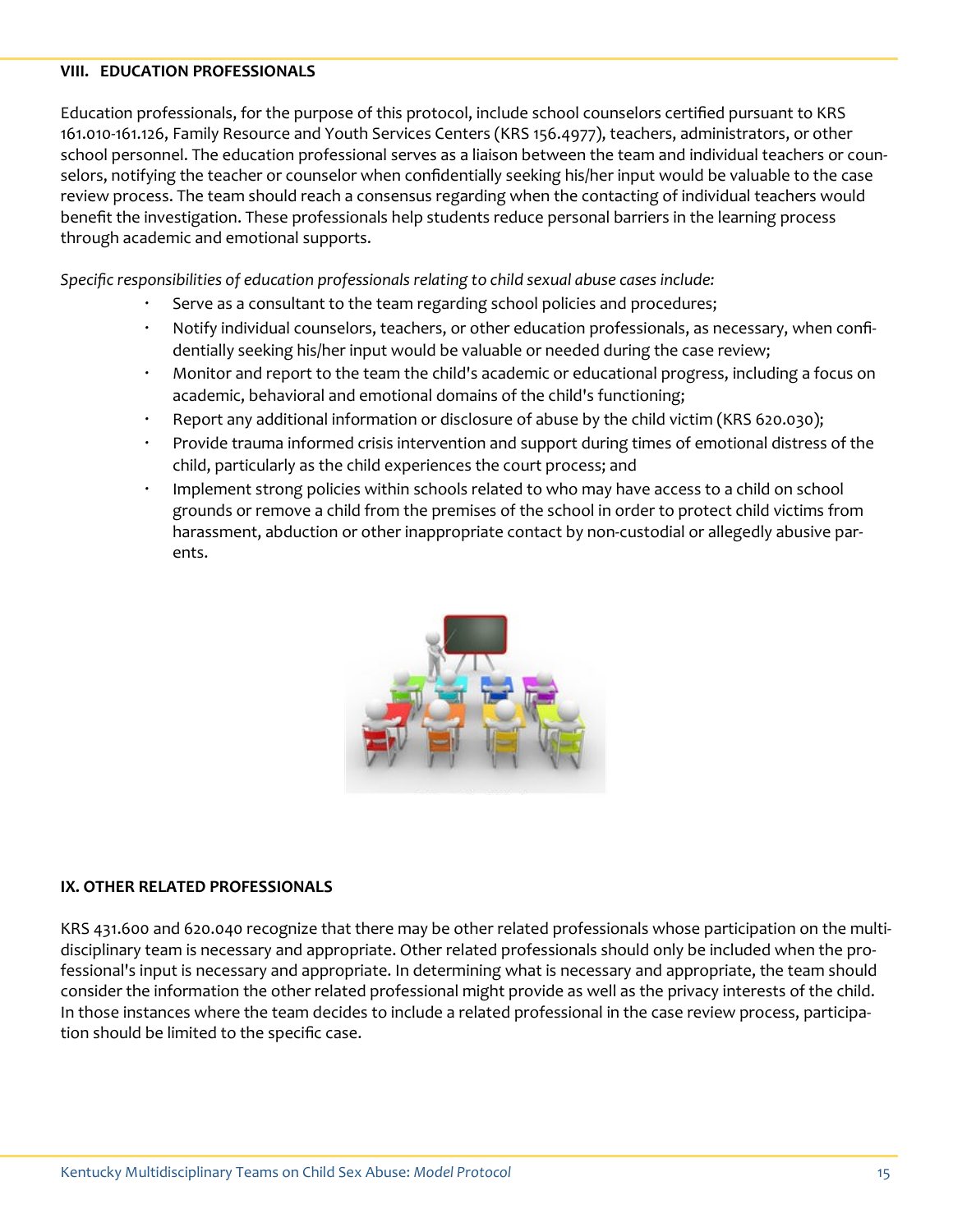A representative of one agency should be designated as facilitator for meetings, either on a meeting-by-meeting basis or for a designated period of time. It is the preferred practice that a Commonwealth's attorney or their assistant should serve as the facilitator. The CAC should provide staffing for the team to the extent practicable (KRS 620.040(7)(i)).

## Frequency of Meetings:

Teams should assess for and outline a plan to meet in order to provide adequate time to review and discuss all cases on the agenda. KRS 620.040(7)(d) requires teams to "hold regularly scheduled meetings if new reports of sexual abuse or child human trafficking cases involving commercial sexual activity are received or if active cases exist. At each meeting, each active case shall be presented and the agencies' responses assessed." The expectation is that teams will meet monthly.

## Location of Meetings:

Team meetings should be held in a location that is generally convenient to team members and meets the needs of the team. In order to protect the privacy interests of the victims and to maintain the confidentiality of the case review process, the case review portion of team meetings should be held in an area that is private, not open to the public and that ensures that non-team members will not be privy to confidential matters.

## Open and Closed Meetings:

KRS Chapter 61, Kentucky's Open Meetings Law, may apply to team meetings and compliance therewith may be necessary before the team may meet in a closed session for the purpose of case review and staffing. Typically, team meetings will consist of both public and private portions of the meeting. If the mission of the multidisciplinary team is broad, much of the meeting (or a separate meeting) will be open to the public. The agenda for the public portion of the meeting may include community education and awareness or policy recommendations for the community. Case review and staffing of cases should be conducted in the closed portion of the meeting attended by team members from agencies represented by signature on the relevant MDT protocol. These team members should determine whether additional team members and related professionals attend the entire case review or are only present for specific cases.

# **CASE REVIEW FUNCTION OF THE MULTIDISCIPLINARY TEAM**

## Objectives of Case Review

The objectives of the case review process include the following:

- To promote a thorough understanding of case issues and to monitor the progress of investigation and intervention, so as to ensure the most timely and effective system response possible;
- · To facilitate efficient gathering and sharing of information and communication between team members;
- To develop joint solutions for problems by allowing team members a forum to voice opinions;
- · To coordinate intervention and assess services; and
- To facilitate efficient and appropriate disposition of cases.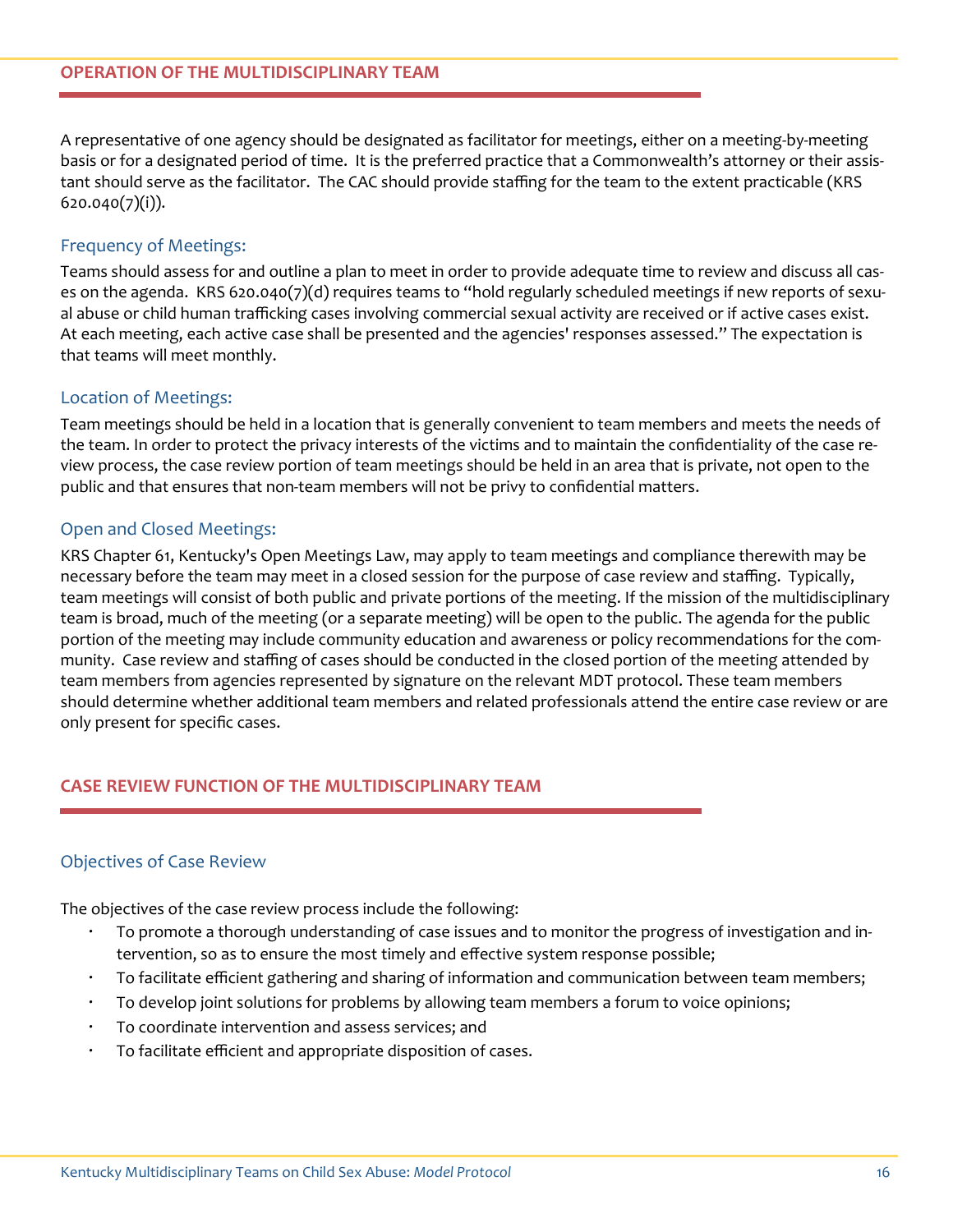## Who May Attend the Case Review?

Only team members may attend the entire case review process. Other professionals involved in a specific case may be invited to attend the relevant portion of a team meeting where the specific case is being reviewed. An invitation for other professionals to attend a meeting is provided at the discretion of the team.

If a team member has a personal or professional relationship outside of the investigation, that individual is responsible to inform the other team members of the conflict. The team should then determine the next course of action.

## Which Cases Are Reviewed?

- Reported or suspected child sexual abuse cases (KRS 431.600);
- Child human trafficking cases (KRS 620.040  $7(c)$ ); and
- · Teams may also include the review of cases involving the serious physical injury or death of a child in their local protocol.

## How Often Are Cases Reviewed?

- · Cases should be reviewed by the team on a regular basis from the initiating report through all court proceedings (criminal and/or dependency, neglect or abuse).
- Teams must define the process for follow up recommendations to be addressed if a team member is absent. Cases in which there is no court action shall be regularly reviewed until the agencies involved close the case and the team determines that all review objectives have been met.
- · Teams shall meet at least monthly. If there are extenuating circumstances as to why meeting monthly is not practical and/or possible, the multidisciplinary team must petition the Commission for review and resolution. (See Appendix)

## Who Brings Cases Forward?

All team members are expected to initially present cases before the team for review. For ongoing case review, all team members are expected to provide case updates.

## What is the Process for Case Review?

The case review process should include the following:

- Pertinent information needed for presentation of the case:
	- The names of the investigating law enforcement officer(s) and DCBS worker(s);
	- The name and respective ages of victim(s), the name of the alleged perpetrator, and the allegations or criminal charges; and
	- Any other information needed for a meaningful discussion which may include details of the victim's statement, other witness statements, child forensic interview, medical examination, victim and family behavioral health treatment needs, offender's statement, DCBS safety plan and issues, ability of the non-offending parent to support the child, cultural considerations, and status of court proceedings.
- · The presentation of newly reported allegations of child sexual abuse or child human trafficking since the last team meeting;
- · The review of pending cases and a plan for future action (investigation, prosecution, and therapeutic intervention);
- Information presented during past case review; and
- · The input of team members regarding prosecution and sentencing.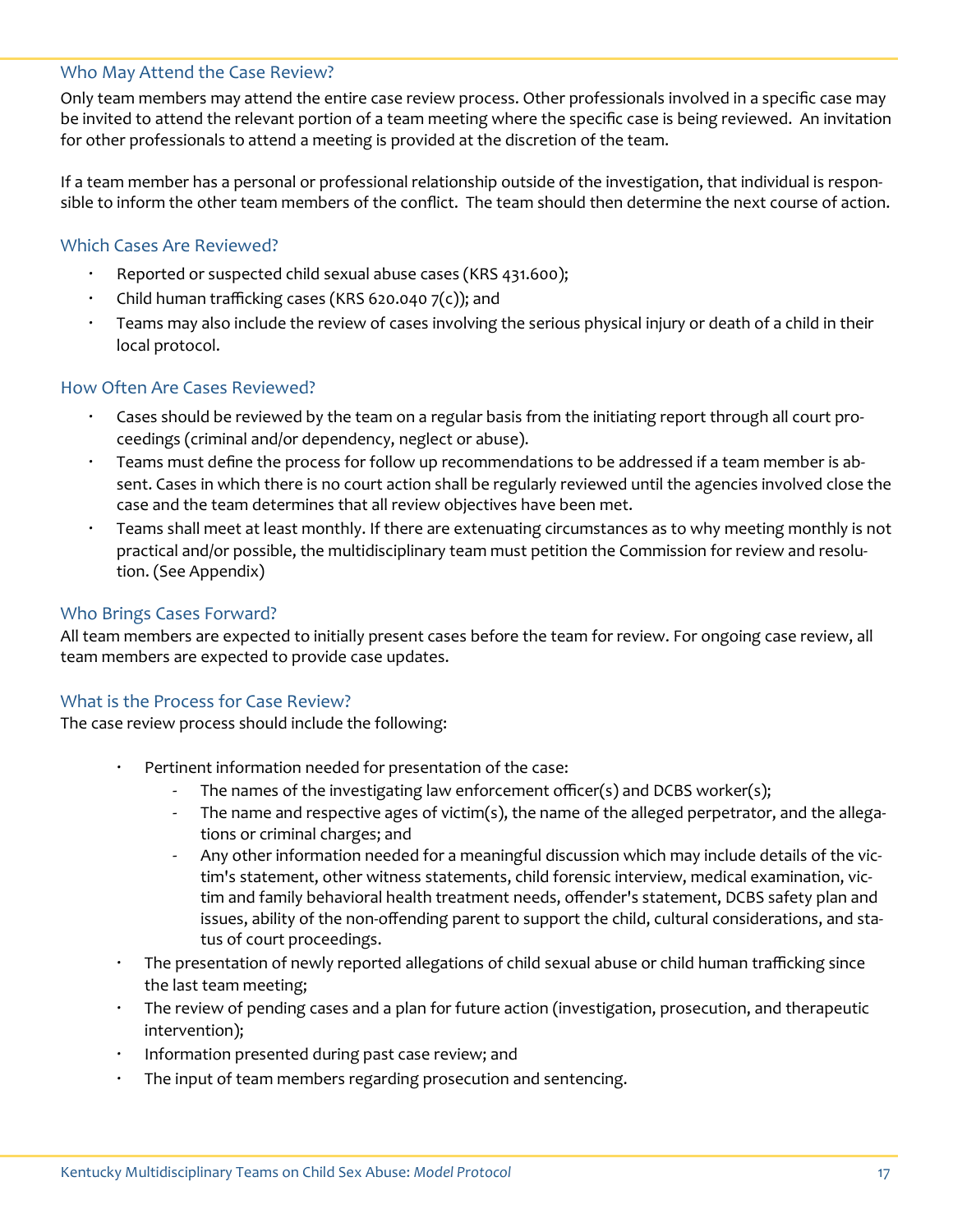## **MDT Case Review Documentation**

The following forms of documentation are recommended.

- **(1) An Agenda** for the open, public portion of the meeting.
- **(2) An Agenda** for the closed, case review portion of the meeting that includes a simple list of all cases scheduled for review and any new or old business.
- **(3) Case Review Form**, which is generally maintained by the prosecutor, and outlines pertinent information needed for case review as well as on-going information from prior case reviews.
- **(4) Case Review Notes** include any notes taken during an MDT meeting.

Team members should discuss all case review documentation with the prosecutor and other team members. Documentation must ensure protection of confidentiality for the victim and issues of discovery should be considered.

## Number of Cases Reviewed:

It is the duty of the multidisciplinary team to review all child sexual abuse or child human trafficking cases. If the number of reported cases exceeds capacity for review or there is another extenuating circumstance, the multidisciplinary team must petition the Commission for review and resolution. (See Appendix)

## Notification of Cases Being Reviewed:

Each team must develop a process to notify team members of the cases scheduled for review. The notification process must provide confidentiality to the victim and alleged perpetrators whose cases are being reviewed. All notification should be mailed unless specific electronic security measures have been verified.

## **PRIVILEGED COMMUNICATIONS AND CONFIDENTIALITY**

Kentucky law provides for the confidentiality of records and case information that will be reviewed and discussed by the team.

Multidisciplinary team members and anyone else invited by the multidisciplinary team to participate in a meeting shall not divulge case information, including information regarding the identity of the victim or source of the report. Team members, including members of the Kentucky Multidisciplinary Commission on Child Sex Abuse and others attending meetings shall sign a confidentiality statement that is consistent with statutory prohibitions on disclosure of this information KRS 620.040(7)(f).

## Cabinet for Health and Family Services-- KRS 620.050(5)

The report of suspected child abuse, neglect, or dependency and all information obtained by the cabinet or its delegated representative, as a result of an investigation or assessment made pursuant to this chapter, except for those records provided for in subsection (6) of this section, *shall not be divulged to anyone except:* 

(a) Persons suspected of causing dependency, neglect, or abuse;

(b) The custodial parent or legal guardian of the child alleged to be dependent, neglected, or abused;

(c) Persons within the cabinet with a legitimate interest or responsibility related to the case;

(d) Other medical, psychological, educational, or social service agencies, child care administrators, corrections personnel, or law enforcement agencies, including the county attorney's office, the coroner, and the local child fatality response team, that have a legitimate interest in the case;

(e) A noncustodial parent when the dependency, neglect, or abuse is substantiated;

(f) Members of multidisciplinary teams as defined by KRS 620.020 and which operate pursuant to KRS 431.600;

(g) Employees or designated agents of a children's advocacy center;

(h) Those persons so authorized by court order; or

(i) The external child fatality and near fatality review panel established by KRS 620.055.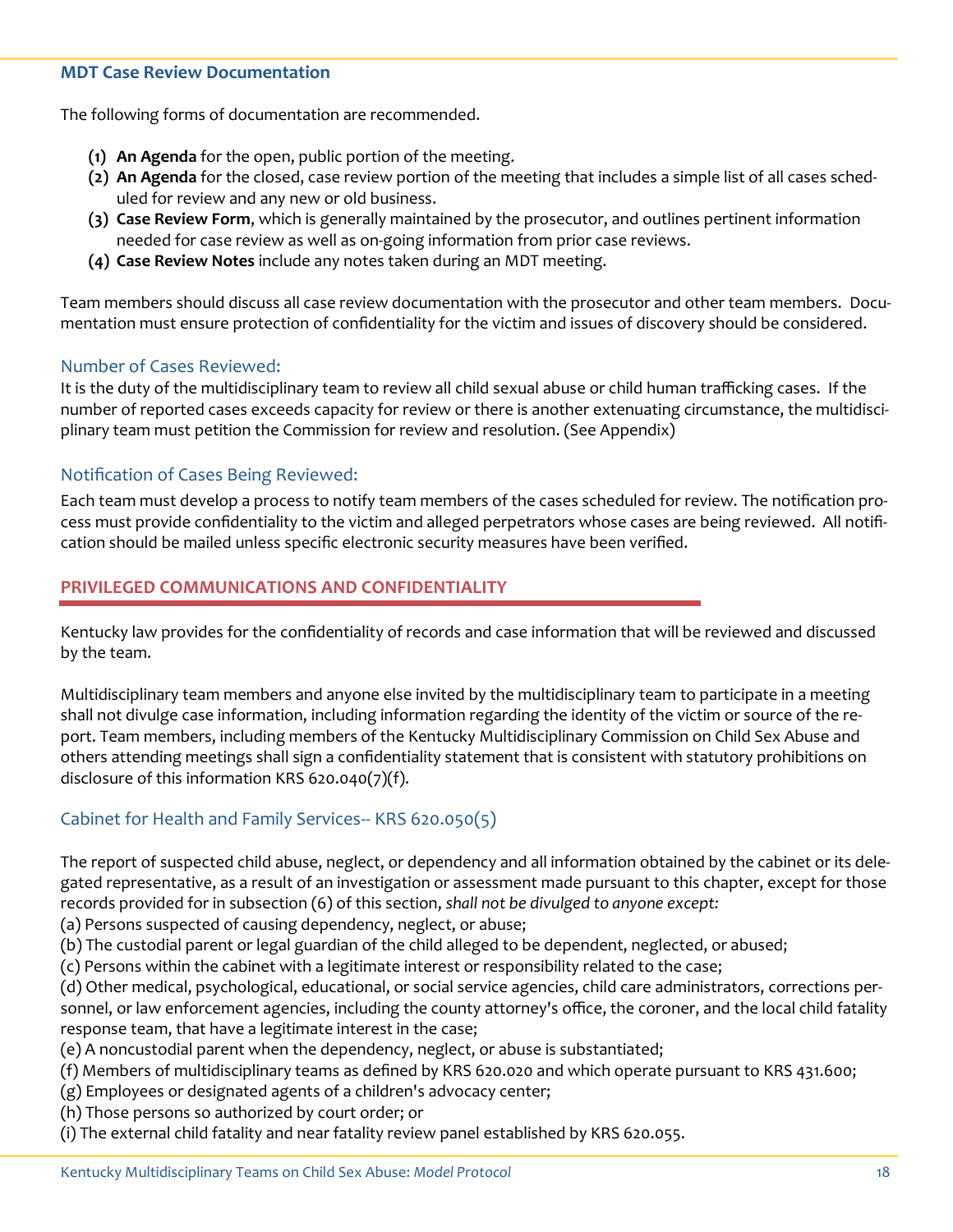Any person requesting disclosure of information pertaining to a client's case record follows the procedures outlined per open records request and disclosure of information. (per HIPPA). This pertains to both custodial and noncustodial parent(s) requesting information regarding their child's case.

# Children's Advocacy Centers:

Kentucky law also provides that the records of CACs are confidential. Specifically, KRS 620.050(6)(a) provides that files, reports, notes, photographs, records, electronic and other communications, and working papers used or developed by a CAC in providing services under this chapter are confidential and shall not be disclosed except to the following persons:

1) Staff employed by the Cabinet, law enforcement officers, and Commonwealth's and county attorneys who are directly involved in the investigation or prosecution of the case;

2) Medical and mental health professionals listed by name in a release of information signed by the guardian of the child, provided that the information shared is limited to that necessary to promote the physical or psychological health of the child or to treat the child for abuse-related symptoms;

3) The court and those persons so authorized by a court order; and

4) The external child fatality and near fatality review panel.

The statute further provides that nothing shall prohibit a parent or guardian from accessing records for his or her child providing that the parent or guardian is not currently under investigation by a law enforcement agency or the cabinet relating to the abuse of a child (KRS 620.050(7)).

The statute prevents employees or designated agents of a CAC from disclosing information discussed during a multidisciplinary team review of a child sexual abuse case as set forth under KRS 620.040. Persons receiving this information shall sign a confidentiality statement consistent with statutory prohibitions on disclosure of this information (KRS 620.050(8)). Finally, employees or designated agents of a CAC may confirm to another CAC that a child has been seen for services, and, if an information release has been signed by the guardian of the child, a CAC may disclose relevant information to another CAC (KRS 620.050(9)).

# Behavioral/Mental Health:

Statutes related to privileged communication between mental health professionals and clients are noted below. Privileged communication statutes found within the Kentucky Rules of Evidence (KRE) compel mental health team members to acquire releases of information from clients to allow the professional's full participation in team discussions. Consent for information to be released to the team may be included as part of a mental health agency's overall consent for treatment form. Consent for information to be released may also be requested by law enforcement or social services agencies that secure release of information signatures from appropriate parents or guardians. In extreme cases, court orders may be required to allow the professional to release needed information. Finally, privileged communication does not prevent mental health professionals from reporting child abuse to the DCBS as is required by KRS 620.030. This includes the initial report of abuse and any subsequent acts of abuse against the child that are known or suspected by the mental health professional. Privileged communication statutes for mental health professionals include the following:

# Counselor - Client Privilege -- KRS 422A.506 (5)(c)

The Kentucky Rules of Evidence provide a privilege for counselors within Kentucky Rule of Evidence (KRE) 506. A counselor is defined to include a school counselor, an alcohol or drug abuse counselor, a sexual assault counselor, a certified marriage and family therapist, a certified art therapist, a certified professional counselor, an individual who provides crisis response services as a member of a community crisis response team, a victim advocate as defined in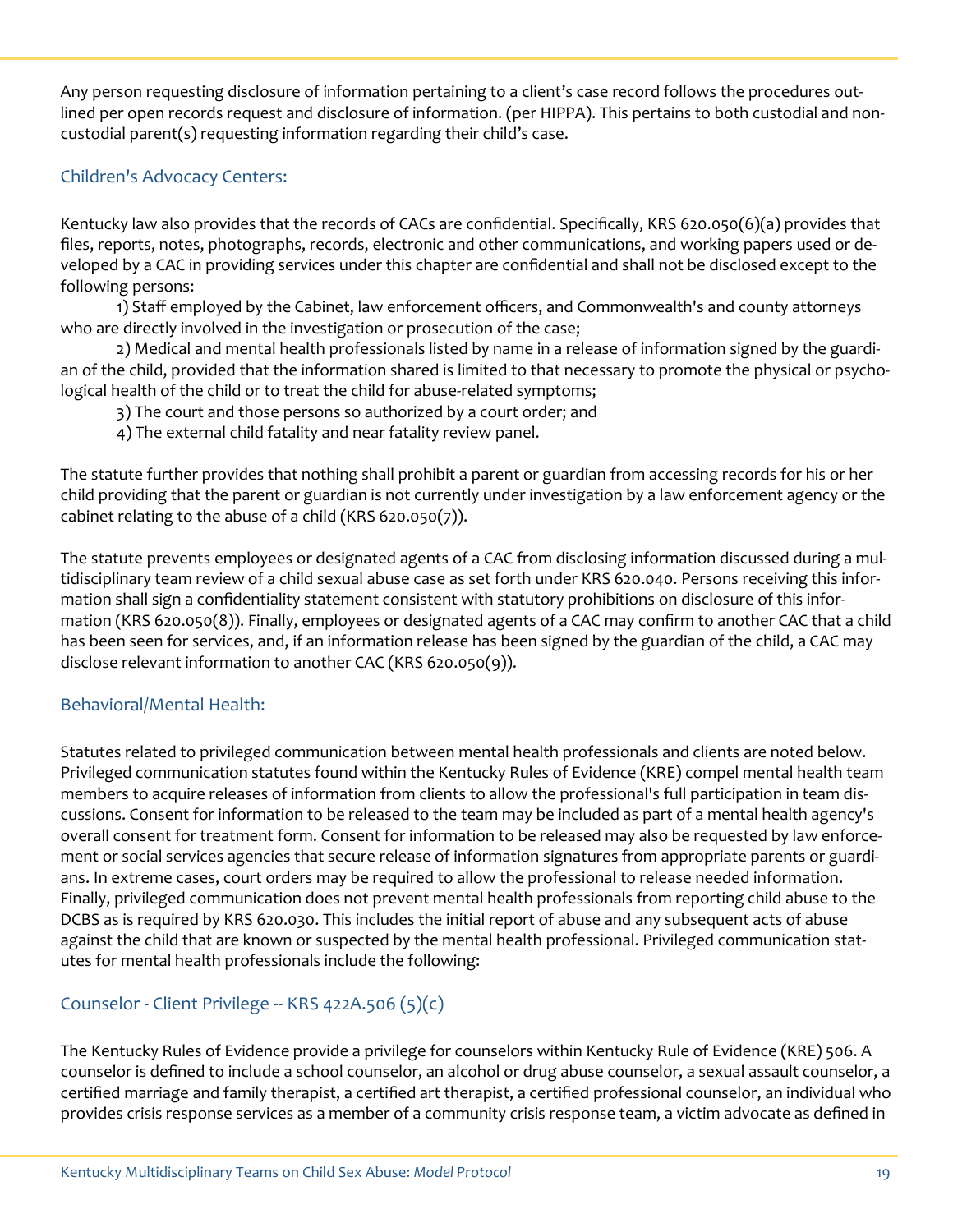KRS 421.570 (except a victim advocate employed by a Commonwealth's or county attorney), or a certified feebased pastoral counselor.

A communication between a counselor and a client is "confidential" if not intended to be disclosed to third persons other than those present to further the interest of the client in the consultation or interview, persons reasonably necessary for the transmission of the communication, or persons present during the communication at the direction of the counselor (including members of the client's family). A client has a privilege to refuse to disclose and to prevent any other person from disclosing confidential communications made for the purpose of counseling. Exceptions to the counselor client privilege include:

1) If the client is asserting his or her physical, mental or emotional condition as an element of a claim or defense; or, after the client's death, in any proceeding in which any party relies upon the condition as an element of a claim or defense; or

2) If the judge finds that the substance of the communication is relevant to an essential issue in the case; 3) If the judge finds that there are no available alternate means to obtain the substantial equivalent of the communication; and

4) If the judge finds that the need for the information outweighs the interest protected by the privilege. The court may receive evidence *in camera* to make findings under this rule.

# Psychotherapist-Client Privilege

The Kentucky Rules of Evidence provide a privilege for psychotherapists within Kentucky Rule of Evidence (KRE) 507. A communication between a psychotherapist and a client is "confidential" if not intended to be disclosed to third persons other than those present to further the interest of the client in the consultation or interview, persons reasonably necessary for the transmission of the communication, or persons who are present during the communication at the direction of the psychotherapist (including members of the client's family). A psychotherapist is defined to include a licensed or certified psychologist, licensed clinical social worker, a registered nurse, or licensed physician engaged in the diagnosis or treatment of a mental condition. A client has a privilege to refuse to disclose and to prevent any other person from disclosing confidential communications made for the purpose of diagnosis or treatment of his or her mental condition. Exceptions to this privilege include:

1) In proceedings to hospitalize the client for mental illness, if the psychotherapist in the course of diagnosis or treatment has determined that the patient is in need of hospitalization;

2) If a judge finds that a client, after having been informed that the communications would not be privileged, has made communications to a psychotherapist in the course of an examination ordered by the court, providing that such communications shall be admissible only on issues involving the patients mental condition; or

3) If the client is asserting his or her physical, mental or emotional condition as an element of a claim or defense; or, after the clients' death, in any proceeding in which any party relies upon the condition as an element of a claim or defense.

1 Subsequent to the adoption of these court rules, legislation has been passed by the Kentucky General Assembly moving marriage and family therapists and professional counselors to KRE 507 at the time these professions attained licensure, not solely certification

# HIPAA Guidelines

Federal HIPAA guidelines may apply to data collection/submission if the entity submitting the data is a "health care provider." If a provider (for example, some CACs or mental health agencies) is submitting data covered by HIPAA, a Business Associate Agreement may need to be put in place ensuring that the information collected cannot be redisclosed. It is recommended that any agency concerned with meeting HIPAA requirements contact a person with expertise in this area.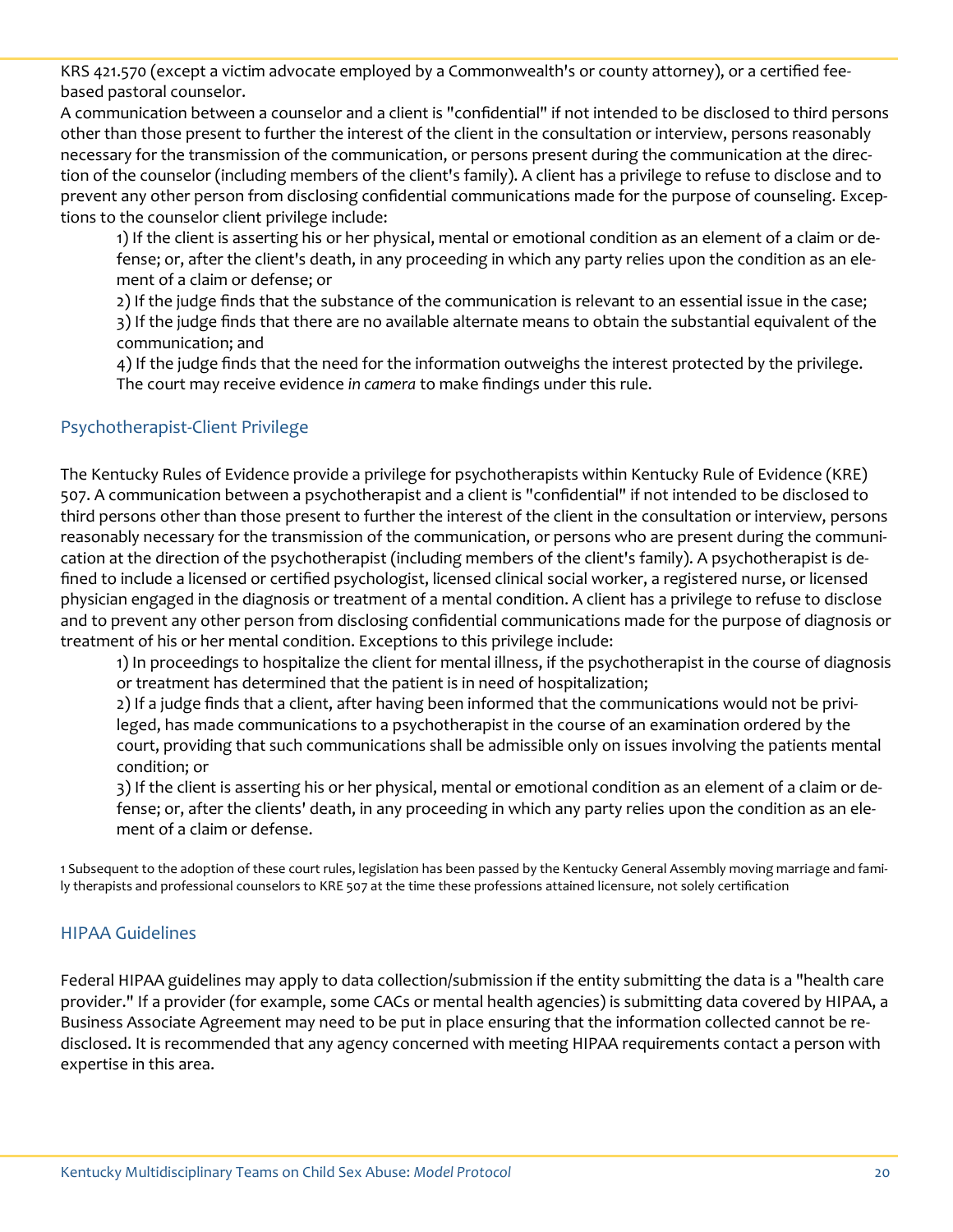## **DATA COLLECTION BY THE MULTIDISCIPLNARY TEAM & COMMISSION**

The Kentucky Multidisciplinary Commission on Child Sexual Abuse will provide all teams with a data collection form that each team will be required to complete on an annual basis.

- · The information will be on the operation of local multidisciplinary teams. Including nonidentifying case information on cases reviewed by the MDT.
- · Annually the KMCCSA will prepare a report on the state of the multidisciplinary teams in the Commonwealth.

This report is separate from the Prosecutors Advisory Council (PAC) report that Commonwealth's and county attorneys are required to complete.

The Prosecutors Advisory Council (PAC) is required to collect data on sexual offenses involving a minor victim including cases of human trafficking of a minor engaged in commercial sexual activity (KRS 15.706). The PAC data collection system is utilized in order to meet this statutory requirement. The data collection process is completed cooperatively through the Office of Victims Advocacy and the Prosecutors Advisory Council, both located within the Office of the Attorney General.

Some of the data that is collected through the PAC data collection system may also be useful for the local multidisciplinary teams on child sexual abuse and their data tracking obligations. Any collaborative use of the tracking system is welcomed but should be coordinated through the local Commonwealth's or county attorney's office and the Office of the Attorney General. For more information on data collection activities, please contact the Office of Victims Advocacy at 800-372-2551 or the Prosecutors Advisory Council at 502-696-5500.